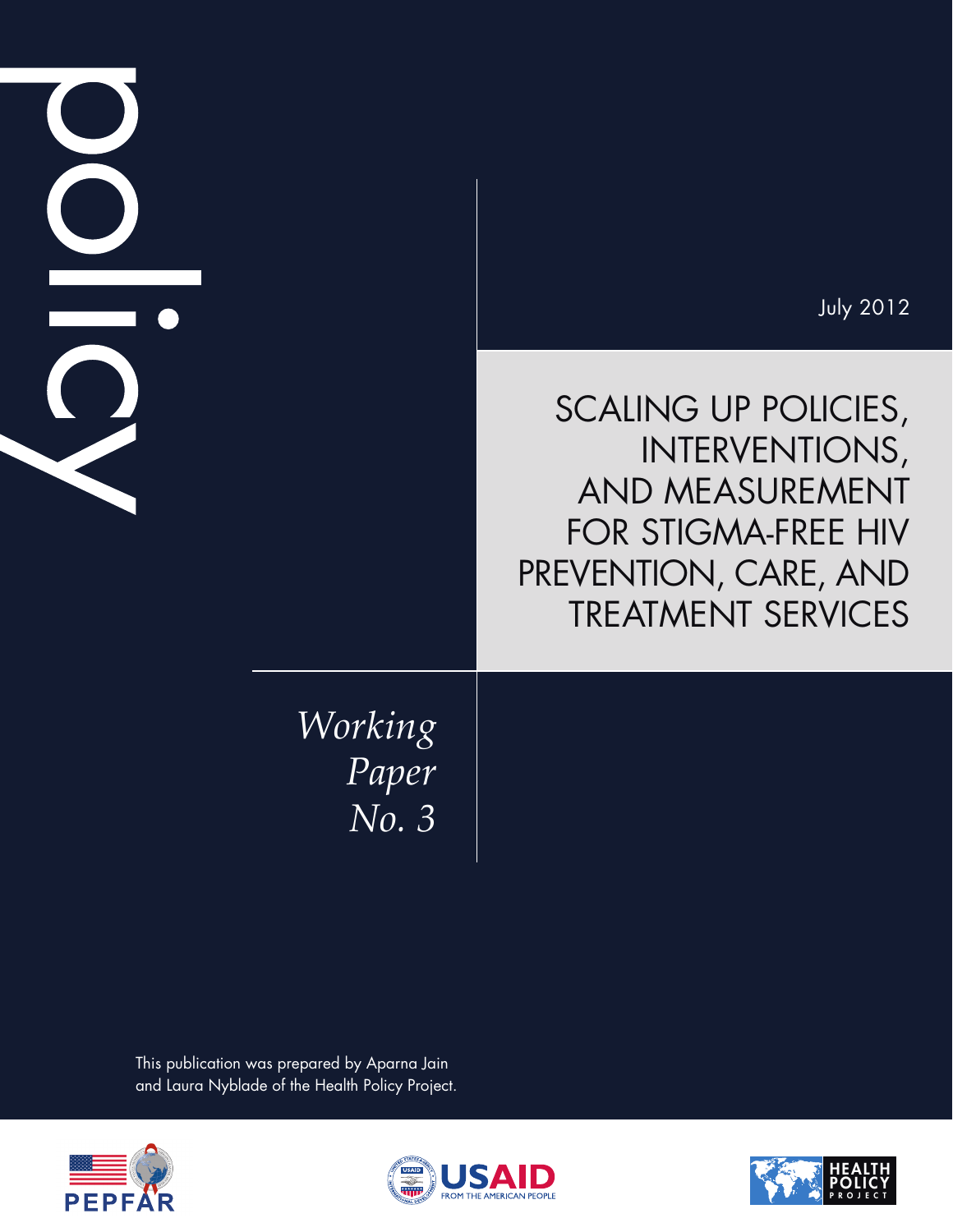Suggested citation: Jain, A., and L. Nyblade. 2012. "Scaling Up Policies, Interventions, and Measurement for Stigma-Free HIV Prevention, Care, and Treatment Services." *Working Paper* #3. Washington, DC: Futures Group, Health Policy Project.

The Health Policy Project is a five-year cooperative agreement funded by the U.S. Agency for International Development under Agreement No. AID-OAA-A-10-00067, beginning September 30, 2010. HIV-related activities under the project are supported by the President's Emergency Plan for AIDS Relief (PEPFAR). It is implemented by Futures Group, in collaboration with the Centre for Development and Population Activities (CEDPA), Futures Institute, Partners in Population and Development, Africa Regional Office (PPD ARO), Population Reference Bureau (PRB), RTI International, and the White Ribbon Alliance for Safe Motherhood (WRA).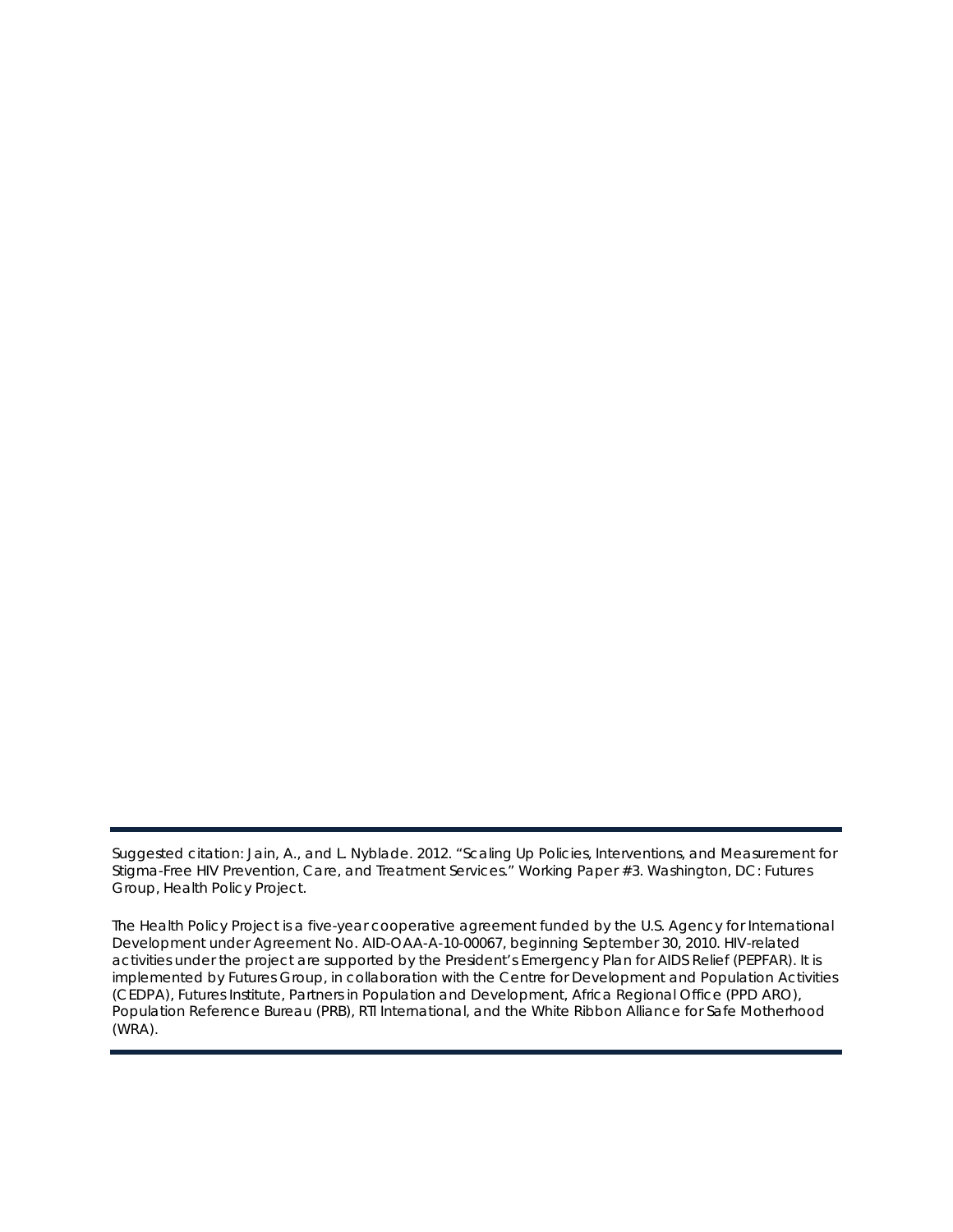# **Scaling Up Policies, Interventions, and Measurement for Stigma-Free HIV Prevention, Care, and Treatment Services**

### **JULY 2012**

This publication was prepared by Aparna Jain<sup>1</sup> and Laura Nyblade<sup>2</sup> of the Health Policy Project.

<sup>1</sup> Consultant, <sup>2</sup> RTI International

The information provided in this document is not official U.S. Government information and does not necessarily represent the views or positions of the U.S. Agency for International Development.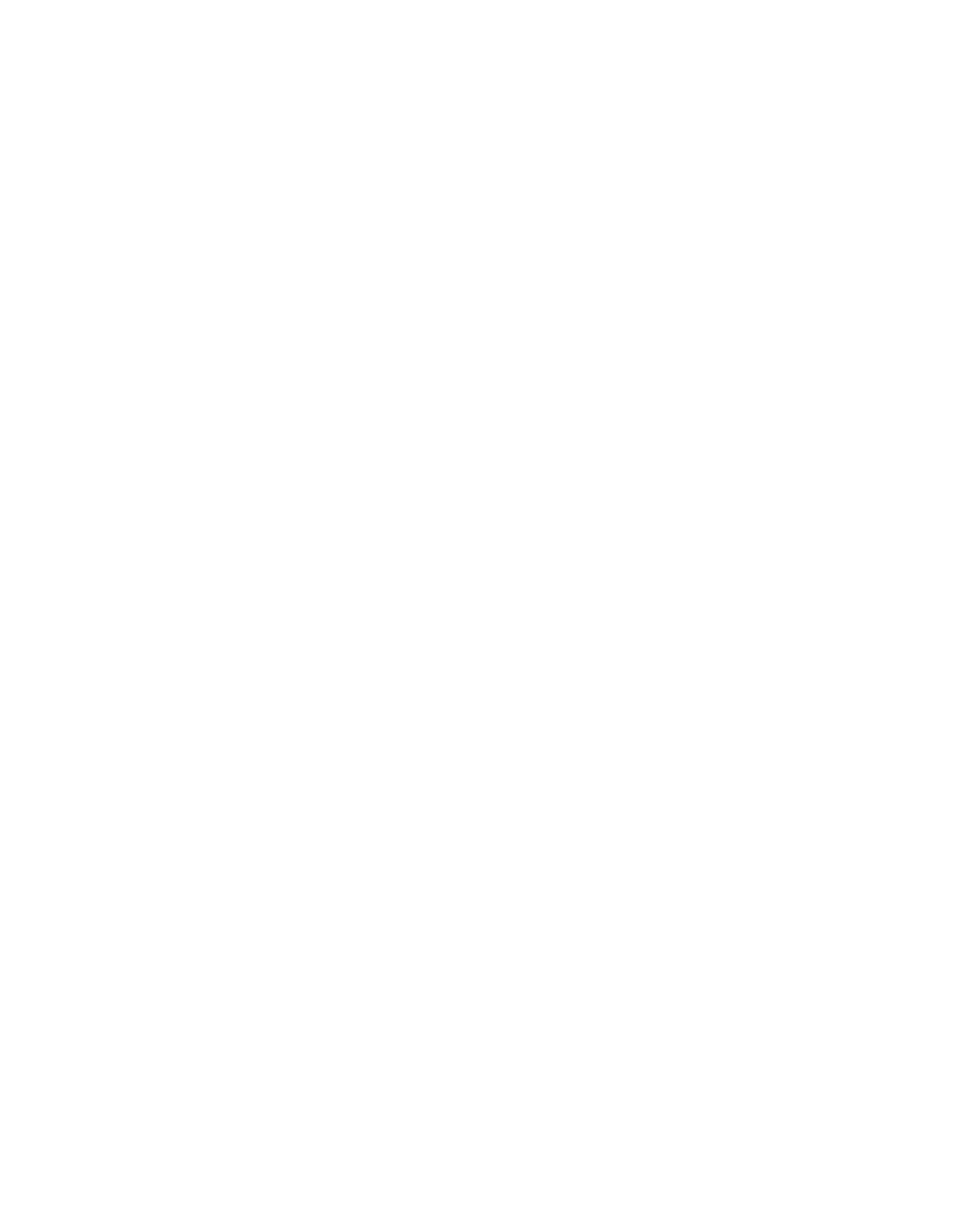# **Contents**

| Stigma manifestations: Observed stigma and discrimination and anticipated and experienced |  |
|-------------------------------------------------------------------------------------------|--|
|                                                                                           |  |
|                                                                                           |  |
|                                                                                           |  |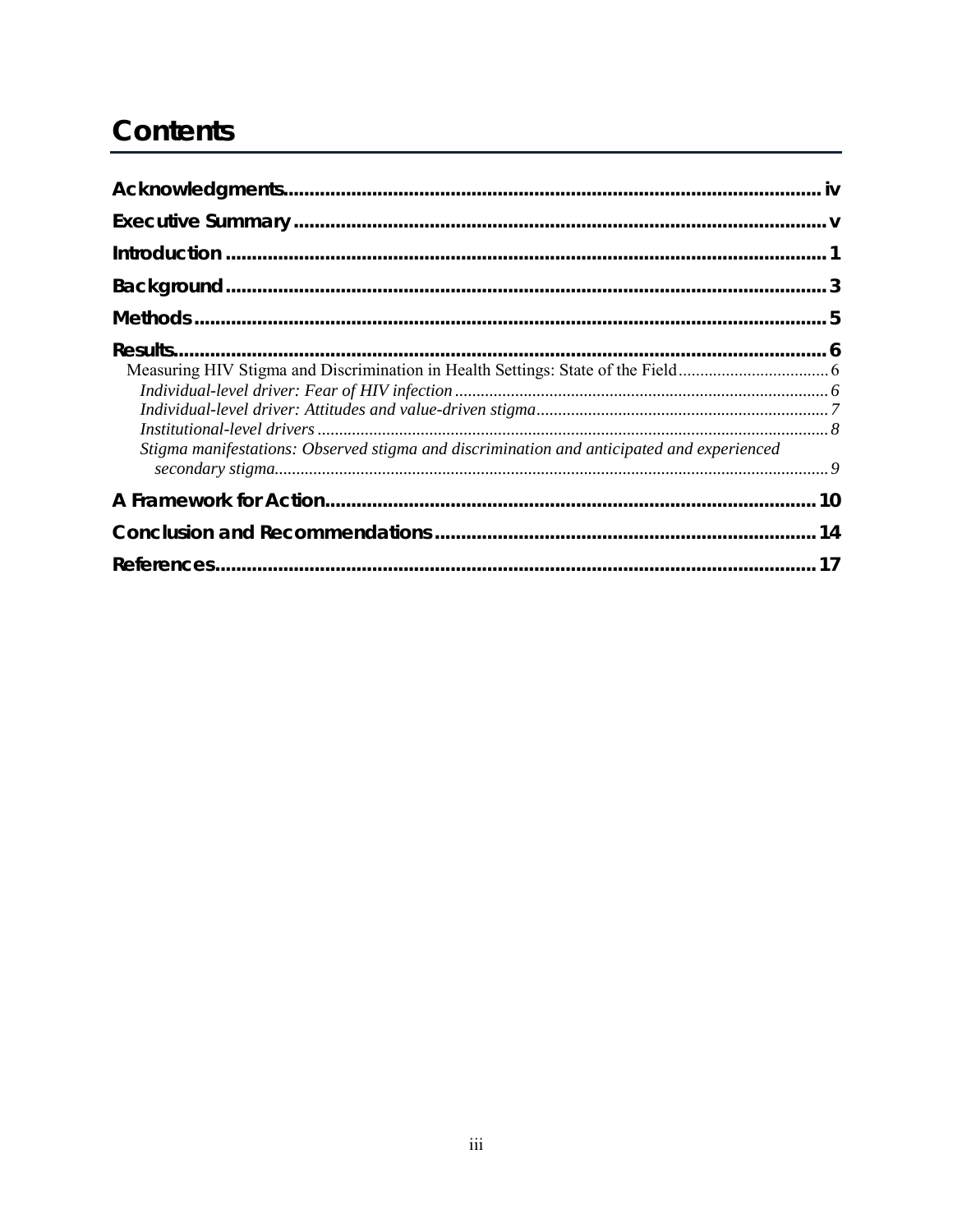# <span id="page-5-0"></span>**Acknowledgments**

In September 2011, the Health Policy Project convened representatives from 14 international organizations to discuss and build consensus on "Measuring HIV-related Stigma and Discrimination in Healthcare Settings." This paper builds on the thoughtful deliberations and insights of the 22 participants, who included experts in public health, HIV, stigma and discrimination, measurement, monitoring and evaluation, and programming. The authors thank all the participants for their time and valuable contributions. The authors also thank Anita Bhuyan, Ron MacInnis, and Beth Robinson of Futures Group and colleagues from the United States Agency for International Development (USAID) for their comprehensive comments and revisions, which significantly strengthened the paper. The authors also gratefully acknowledge USAID and the U.S. President's Emergency Plan for AIDS Relief (PEPFAR) for their leadership, contributions, and support to stigma and discrimination work globally over the past decade. The progress made in programmatic tools, intervention models, and measurement for stigma reduction would not have been possible without the leadership and support of USAID.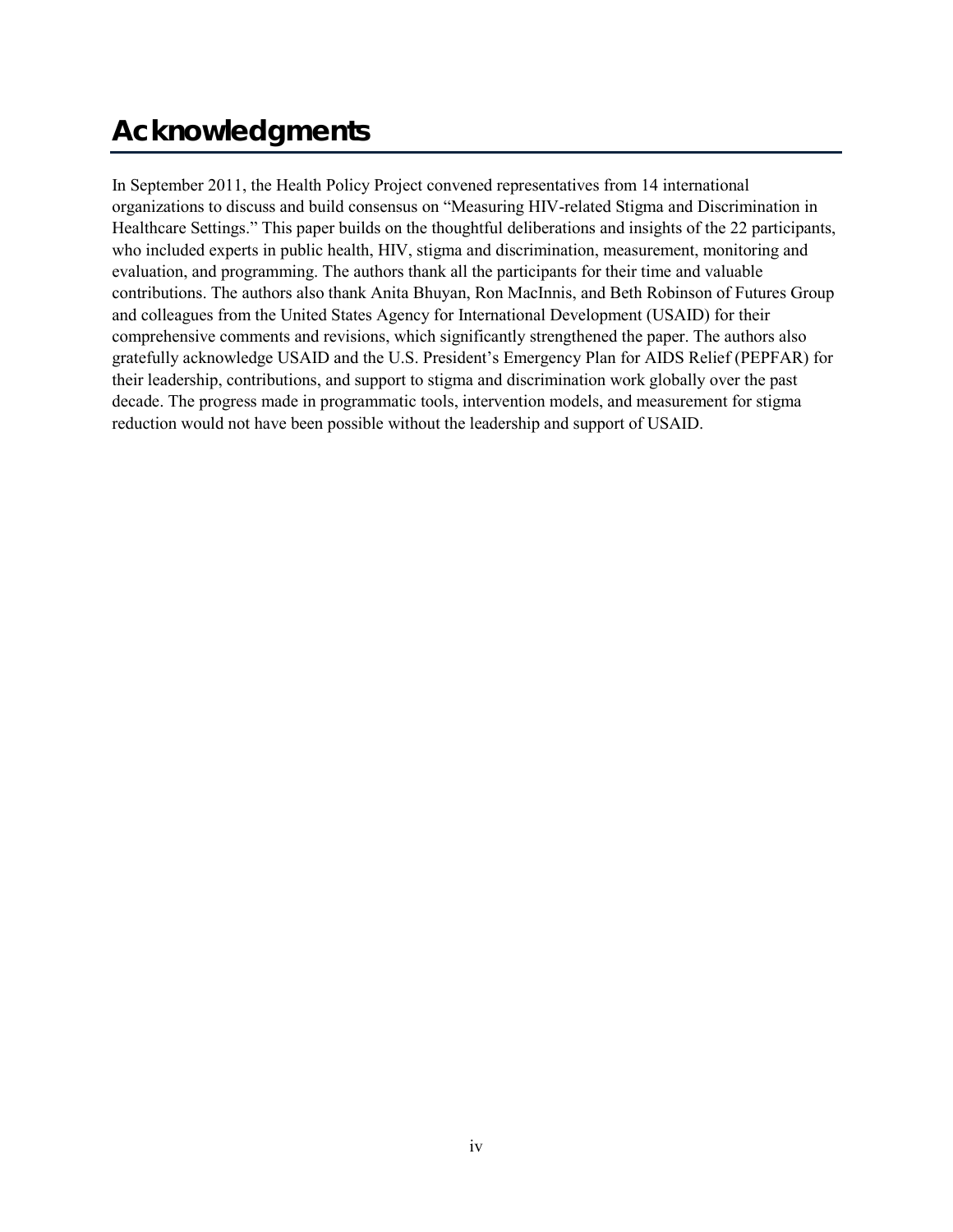# <span id="page-6-0"></span>**Executive Summary**

HIV-related stigma and discrimination (S&D) are widely recognized as key barriers to the use of HIV care, support, and treatment programs, thereby fueling the spread of HIV. The experience and fear of S&D can deter people, particularly populations most at risk for HIV, from (1) seeking and accessing HIV testing; (2) disclosing their HIV status; (3) accessing and practicing prevention; (4) accessing care; and (5) adhering to treatment. Stigma and discrimination exist across many social settings, including the household, workplace, community, places of worship, and healthcare facilities and are often experienced as layered or intersecting when an individual or group is identified as belonging to more than one stigmatized group (e.g., living with HIV and being a pregnant woman, a drug user, or a male who has sex with males). Stigma and discrimination in healthcare facilities is particularly damaging because it is in health facilities that people living with HIV seek care and treatment to remain healthy and others seek information, counseling, testing, and other prevention services.

The scale-up of programs to reduce S&D in health facilities is urgently needed to (1) improve the quality of care delivered; (2) improve the lives of clients; (3) uphold the human right to healthcare; and (4) maximize investments in prevention, care, and treatment programs. While much progress has been made in developing programmatic training tools and models for reducing S&D in healthcare facilities, such programs have not yet been routinely institutionalized and scaled up. A key factor contributing to this gap between recognized need and scaled-up action is the lack of a brief, globally standardized set of measures for HIV-related stigma and discrimination in healthcare facilities and among healthcare workers.

In response to this need, the Health Policy Project (HPP) is leading an ongoing collaborative global effort to develop a brief, standardized set of HIV-related S&D measures for use in healthcare facilities. As part of this effort, this paper presents a review of the literature on measuring HIV-related S&D in health facilities and presents a framework for HIV-related S&D reduction programmatic intervention and measurement. The framework delineates key programmatic areas (drivers) for intervention and identifies the key points within the framework where measurement should occur.

To achieve healthcare facilities free of HIV-related stigma and discrimination, individuals and institutions need to bring together current learning on how to programmatically reduce HIV-related S&D in facilities, while undertaking systematic measurement to provide the necessary evidence for strategic and effective action. An important element in this effort will be to generate data to monitor and evaluate progress and thereby hold governments, health facilities, and their staff accountable for providing non-stigmatizing and non-discriminatory care for all clients, particularly people living with or most at risk for HIV.

The scale-up of programs to reduce HIV-related stigma and discrimination in healthcare facilities is essential to maximize investments in prevention, care, and treatment programs. To achieve this, the following steps are recommended:

- 1. Develop standardized measures for HIV-related stigma and discrimination in healthcare facilities.
- 2. Develop and implement national- and facility-level policies to support the provision of healthcare free of HIV-related stigma and discrimination.
- 3. Develop and implement operational policies and practices at the healthcare facility level to ensure that the environment supports staff to provide non-stigmatizing and non-discriminatory care.
- 4. Set specific targets, allocate funding, and measure successes and challenges toward reducing HIV-related stigma and discrimination.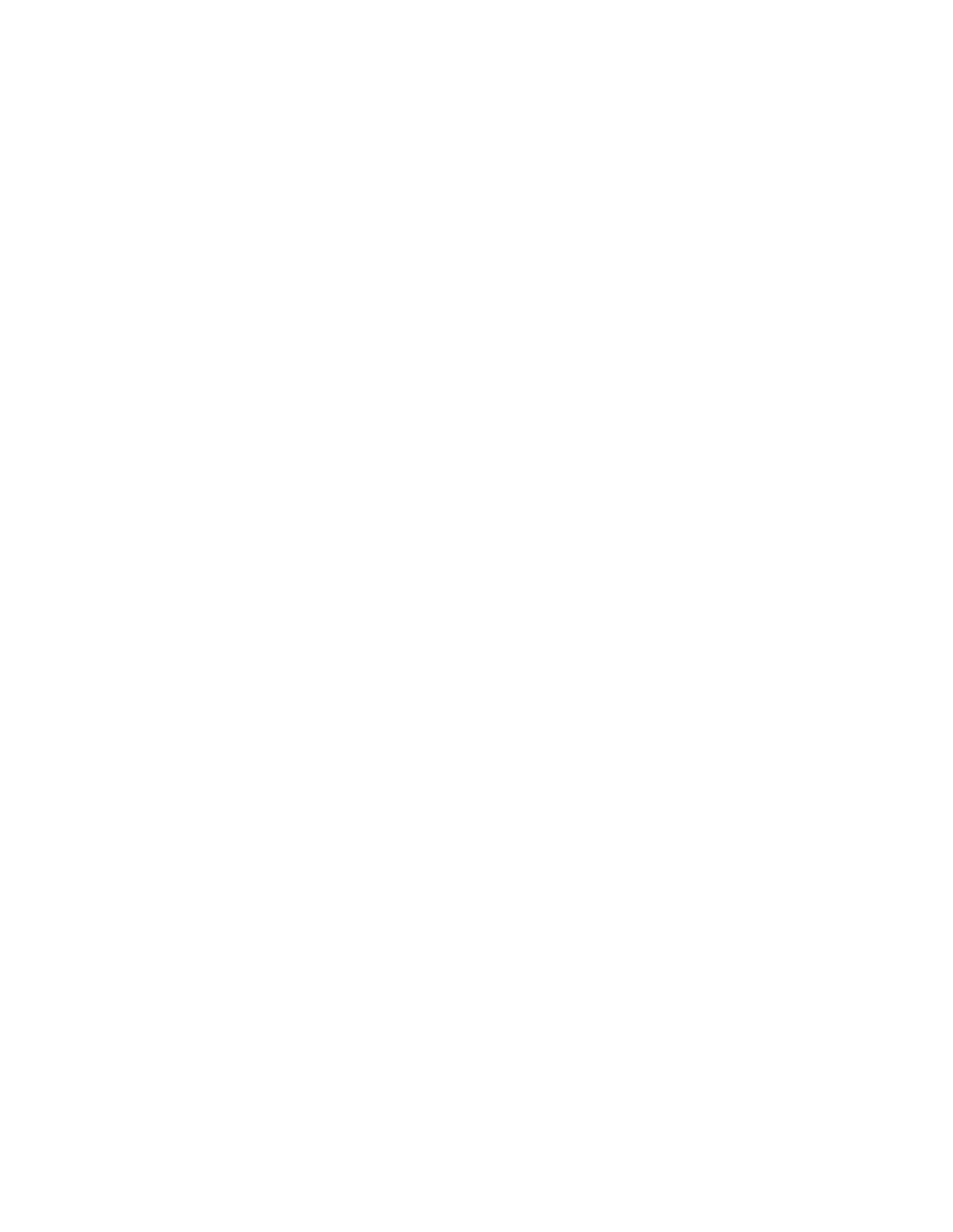# <span id="page-8-0"></span>**Introduction**

 $\overline{a}$ 

HIV-related stigma and discrimination  $(S&D)^1$  $(S&D)^1$  are widely recognized as key barriers to the use of HIV care, support, and treatment programs, thereby fueling the spread of HIV. The experience and fear of S&D can **deter people from** (1) **accessing HIV testing** (Wolfe et al., 2006; Kalichman and Simbayi, 2003; Liu et al., 2005; Pulerwitz et al., 2008); (2) **disclosing their HIV status** (Nyblade et al, 2005; Medley et al., 2004; Andrewin and Chien., 2008); (3) accessing and **practicing prevention** (Campbell et al., 2005; Kalichman and Simbayi, 2003; Smith and Morrison, 2006); (4) **accessing care** (Kinsler et al., 2007); and (5) **adhering to treatment** (Mills, 2006; Horberg et al., 2008). Stigma and discrimination exist across many social settings, including the household (Jain et al., forthcoming), workplace (Rao et al., 2009), community (Nyblade et al., 2008), and places of worship (UNAIDS et al., 2011).

The prevalence of HIV-related S&D in healthcare facilities is also well-documented across a wide range of country and epidemic settings (Oanh et al., 2008; Nyblade et al., 2005; Mahendra et al., 2007; Nguyen et al., 2008; Turan et al., 2008; Letamo, 2005; Reis et al., 2005). Stigma and discrimination in healthcare facilities is particularly damaging because it is in health facilities that people living with HIV seek care and treatment to remain healthy and others seek information, counseling, testing, and other prevention services.

The scale-up of programs to reduce  $S&D$  in health facilities is urgently needed to (1) improve the quality of care delivered; (2) improve the lives of clients; (3) uphold the human right to healthcare; and (4) maximize investments in prevention, care, and treatment programs. While much progress has been made in developing programmatic training tools and models for reducing S&D in healthcare facilities, such programs have not yet been routinely institutionalized and scaled up. A key factor contributing to this gap between recognized need and scaled-up action is the lack of a brief, globally standardized set of measures for HIV-related stigma and discrimination in healthcare facilities and among healthcare workers (Carr et al., 2010; MAC AIDS Fund and ICRW, 2008; ICRW and London School of Hygiene & Tropical Medicine, 2010). Measurement of stigma and discrimination in healthcare facilities is crucial to catalyzing the scale-up of programmatic action. It provides policymakers, governments, donors, and civil society advocates with the necessary data to document need, drive evidence-based advocacy, develop strategic policies, monitor and evaluate progress, and implement effective programs that uphold the rights of people living with HIV and other key populations affected by HIV.

In response to this need, the Health Policy Project (HPP) is leading an ongoing collaborative global effort to develop a brief, standardized set of HIV-related S&D measures for use in healthcare facilities. In September [2](#page-8-2)011, HPP convened 22 experts from 14 international organizations<sup>2</sup> to review existing measures and build consensus toward a recommended and consolidated set of measures. The outcome of the meeting was a brief survey tool, which is currently being tested and validated in multiple country settings and will be finalized based on the results (Nyblade and Hunger, 2012).

<span id="page-8-1"></span><sup>&</sup>lt;sup>1</sup> We define HIV-related stigma and discrimination (S&D) to include S&D toward people living with HIV, as well as S&D toward people or groups often associated with HIV, particularly males who have sex with males, transgender persons, sex workers, and people who inject drugs.

<span id="page-8-2"></span><sup>&</sup>lt;sup>2</sup> Elizabeth Glaser Pediatric AIDS Foundation, EngenderHealth, Global Network of People Living with HIV/AIDS, Health Policy Project, International Center for Research on Women, National Institutes of Health, PATH, Rutgers University, United Nations Programme on HIV/AIDS, University of Alabama, University of California Los Angeles, University of California San Francisco, University of Puerto Rico, U.S. Naval Medical Research Unit.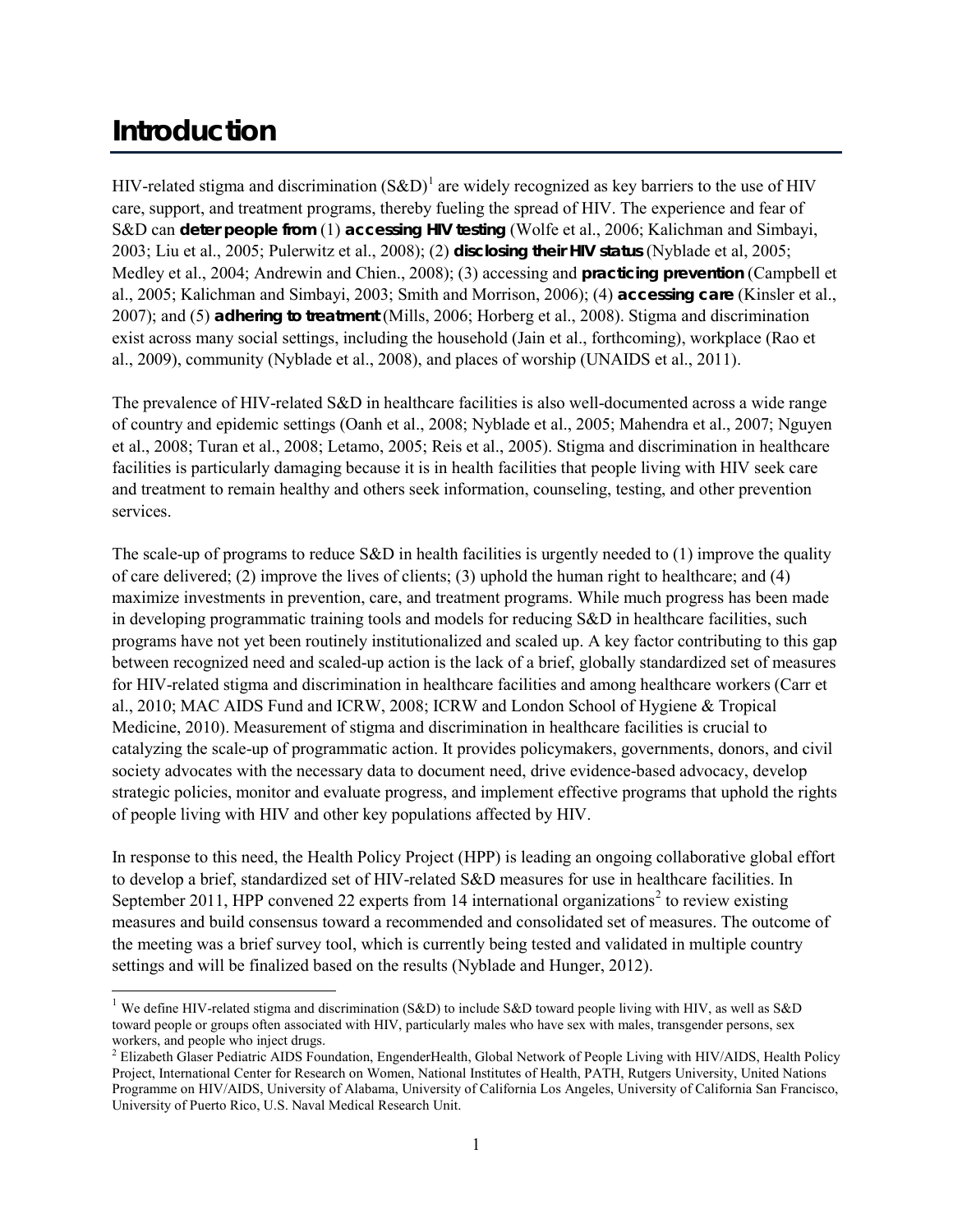Scaling Up Policies, Interventions, and Measurement for Stigma-Free HIV Prevention, Care, and Treatment Services

To catalyze discussion and movement, we conducted a literature review and synthesis of current available knowledge on the measurement of HIV stigma and discrimination in healthcare facilities. Based on this review, we prepared a programmatic and measurement framework for action. Recommendations and crucial next steps based on the review and framework are presented in this paper to facilitate progress toward achieving healthcare services free of stigma and discrimination.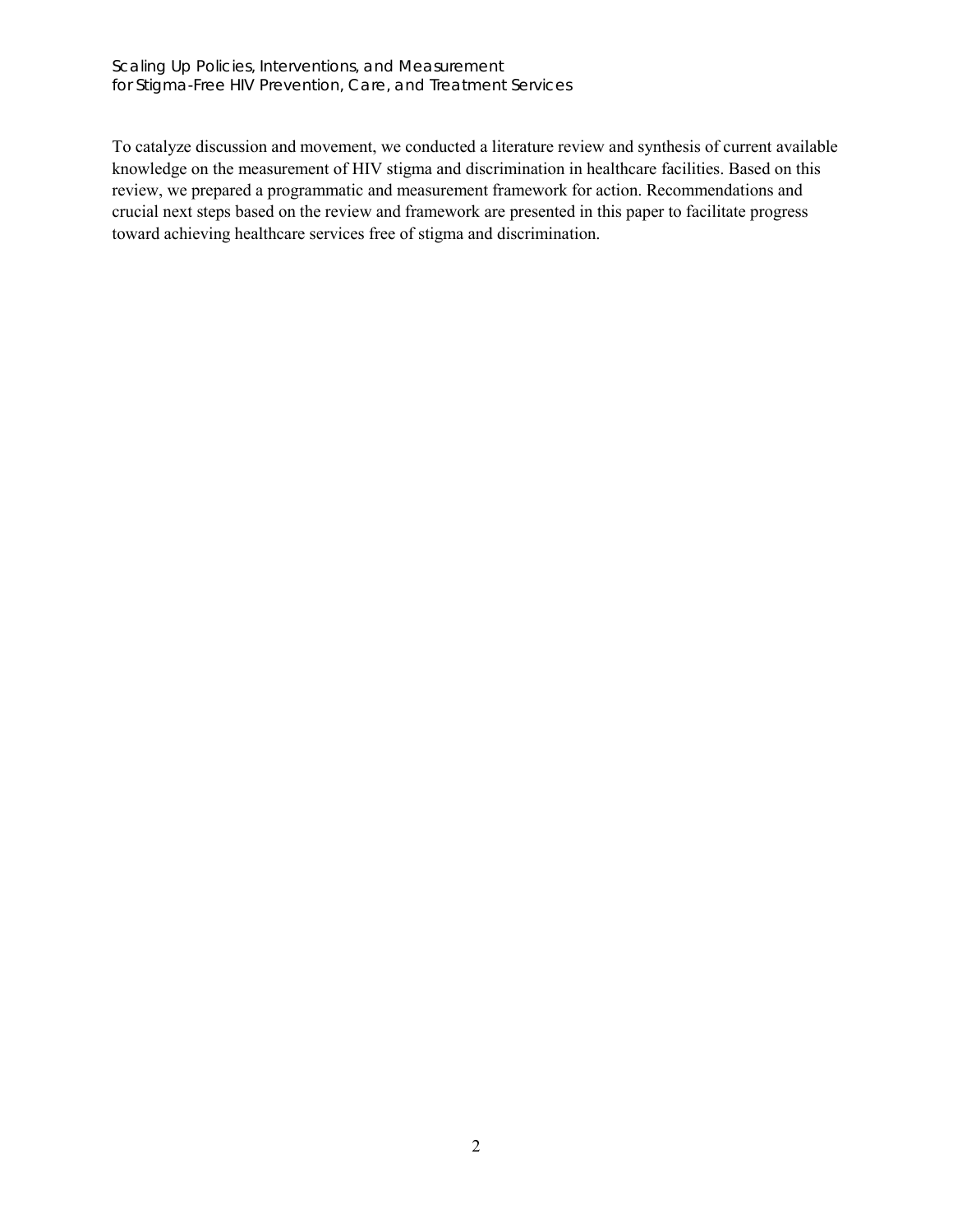# **Background**

Stigmatizing and discriminatory behaviors occur among all levels of staff at a healthcare facility (Li et al., 2007; Oahn et al., 2008)—from doctors and nurses to registration clerks, lab technicians, pharmacists, and security guards—and may convey an unwelcoming and potentially unsafe and uncaring atmosphere, particularly for HIV-positive clients and clients from key populations. This can influence whether HIV-positive and other clients seek the prevention, care, treatment, and support they need.

Stigma and discrimination experienced by people living with HIV in healthcare settings take on many forms. Research has shown that people living with HIV have been refused services, denied medicine, and passed from provider to provider (Brickley et al., 2008; Thi et al., 2008; Varga and Brooks, 2008). In addition, healthcare providers have isolated HIV-positive clients from HIVnegative clients and disclosed sero-positive status to family members without their clients' consent (Mahendra et al., 2007; Kamau et al., 2007; USAID | Health Policy Initiative, Task Order 1, 2007). Moreover, healthcare workers have been reported to use double gloves during non-invasive tasks like changing bed sheets or taking the blood pressure of an HIV-positive client (Oanh et al., 2008), an unnecessary precaution that can visibly mark a client as HIV positive.

While the negative effects of HIV-related stigma and discrimination for clients in healthcare facilities are widely recognized, the impact on healthcare providers is also important to recognize, as this too affects the care and treatment provided and the well-being of providers.

#### **Definitions**

**Stigma**: Is a social process of devaluing persons, beginning with marking or labeling of differences, attributing negative connotations or values to those differences, leading to distancing and separation of the person and culminating in discrimination.

**Anticipated stigma**: Real or imagined fears of societal (e.g., family, community, healthcare professionals) attitudes and behaviors if HIV or other stigmatized behavior (e.g., drug use) is disclosed.

**Experienced stigma**: Forms of stigmatizing behaviors or discrimination that are not typically actionable under law and experienced by people living with HIV or individuals associated with HIV, such as family members or healthcare providers.

**Secondary stigma**: Stigma experienced by individuals who are associated with people living with HIV (e.g., family, partners, friends, healthcare professionals).

**Internalized stigma**: Acceptance by the self that the external stigma is true and justified—of society's judgment of oneself as being of a "lesser status." Can manifest in low self-esteem and sense of worth, selfblame, and self-isolation/withdrawal.

**Compound/Layered stigma**: Experience of multiple stigmas (e.g., stigma toward men who have sex with men, transgenders, migrants, poor women, people who inject drugs plus HIV stigma).

**Observed stigma**: Forms of stigma witnessed by an individual (e.g., nurse gossiping about a client's HIV status as seen by a lab technician).

**Discrimination**: Unfair and unjust treatment of an individual on the basis of a real or perceived status or attribute (e.g., HIV status or association with HIVpositive individuals). Discrimination is typically actionable under law.

Research has shown that healthcare providers and staff also experience stigma—including from colleagues, the community, and family members—due to their association and support of people living with HIV (UNAIDS et al., 2009; USAID | Health Policy Initiative, Task Order 1, 2010; Holzemer et al., 2007). Referred to as "secondary" or "courtesy" stigma, providers have reported perceived and experienced secondary HIV stigma (Delobelle et al., 2009; Holzemer and Uys, 2004; Sofolanhan et al., 2011), which decreases their job satisfaction (Chirwa et al., 2009) and increases job stress (Pleck et al., 1988; Dieleman et al., 2007). In countries where the HIV epidemic is large and the caseload is overwhelming, provider "burnout" and emotional stress have been documented (UNAIDS, 2000; Kruse et al., 2009; Hayter, 1998). Perceived and experienced stigma may lead healthcare staff to quit their jobs or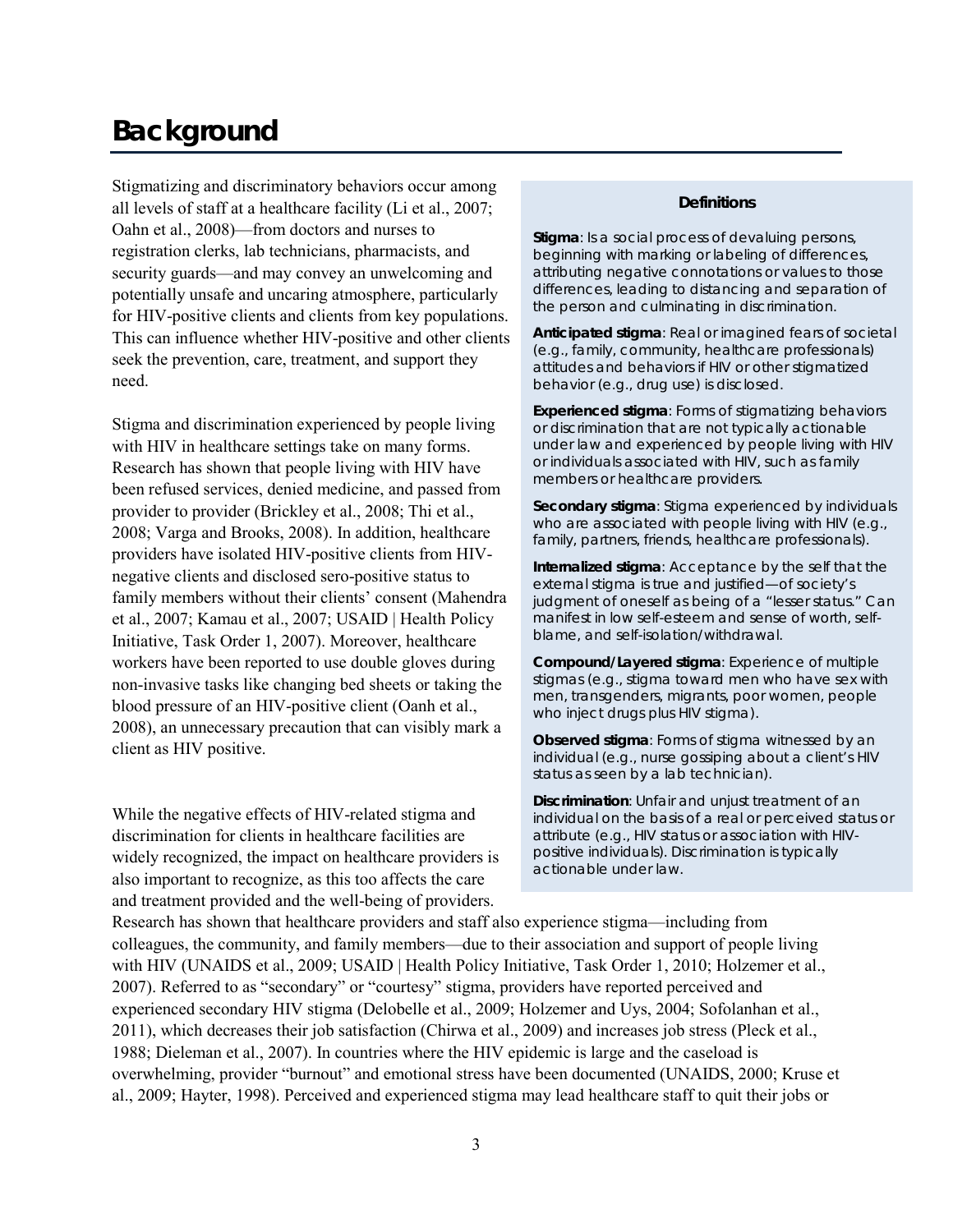transfer out of departments that provide care to HIV-positive clients. They may also be reluctant to have an HIV test or, if positive, to seek care and treatment.

The increase in data on the presence and consequences of stigma and discrimination in healthcare facilities has resulted in a growing evidence base on the effectiveness of interventions to reduce S&D toward clients in these settings (Uys et al., 2009; Oanh et al., 2008; Mahendra et al., 2007; Murphy et al., 2000, Pisal et al., 2007). Research suggests that stigma and discrimination needs to be addressed at the individual, environmental, and policy levels (Nyblade et al., 2009; Holzemer, et al., 2007).

**Three immediate actionable drivers or causes** of HIV stigma and discrimination in healthcare facilities have been identified: (1) **lack of awareness** of stigma and discrimination and its damaging affects; (2) **fear of contact** with HIV-positive individuals due to a lack of HIV transmission knowledge; and (3) values linking **assumed improper or immoral behaviors** to people living with HIV (Nyblade et al., 2009). Researchers have shown that interventions can increase healthcare providers' awareness of the forms of stigma and discrimination (Oahn, 2008), reduce their fears related to HIV transmission (Ezedinachi et al., 2002), and address attitudes and assumptions about the behavior and moral character of people living with HIV (Adebajo et al., 2003). Researchers have also observed providers' need for information and training, supplies, and supervision and support to enable them to perform their duties aptly while practicing universal precautions and prevention of HIV transmission (Oahn et al., 2008). Lastly, studies have shown the need for non-discriminatory policies coupled with standard procedures and universal precautions in order to offer high-quality services to HIV-positive clients (Wu et al., 2008).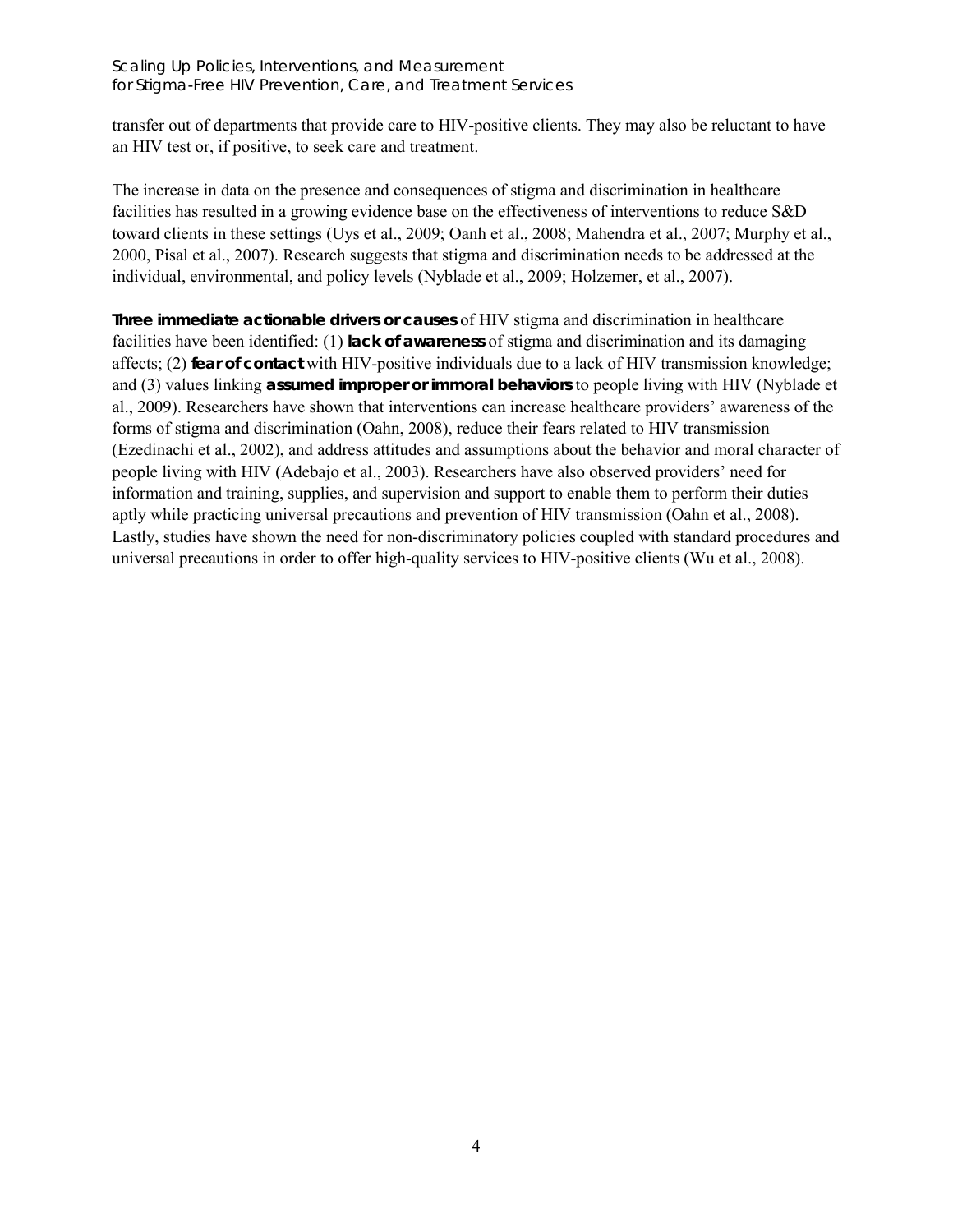# **Methods**

A literature review was conducted in PubMed, Scopus, PsychINFO, and Google Scholar using the following key terms: HIV stigma, AIDS stigma, discrimination, measurement, scale, index, healthcare facility, nurse, provider, and provider attitude. Articles were included in this analysis if they met the following criteria: (1) measured HIV stigma and discrimination in healthcare settings from the perspective of any healthcare facility personnel who offers care to people living with HIV, including providers, nurses, and lab technicians, and (2) developed a scale or index to measure any aspect or domain of HIV stigma and discrimination among workers in healthcare facilities. We were interested in all articles published in this area to date and therefore did not include any limits on year of publication or country where research was implemented. Additional articles were added to the analysis based on a scan of selected articles' reference lists. Further papers were obtained from a grey publication search that included evaluation reports, white papers, presentations, and poster presentations. These articles were acquired from an existing database at the Health Policy Project, the Stigma Action Network website,<sup>[3](#page-12-0)</sup> and through the research community represented at the September 2011 meeting organized by HPP. A total of 18 articles were included in this analysis.

<span id="page-12-0"></span> $\overline{a}$ <sup>3</sup> http://www.stigmaactionnetwork.org/web/guest/home;jsessionid= 5C833F89D315DB1421ECB951A86F634C.node1.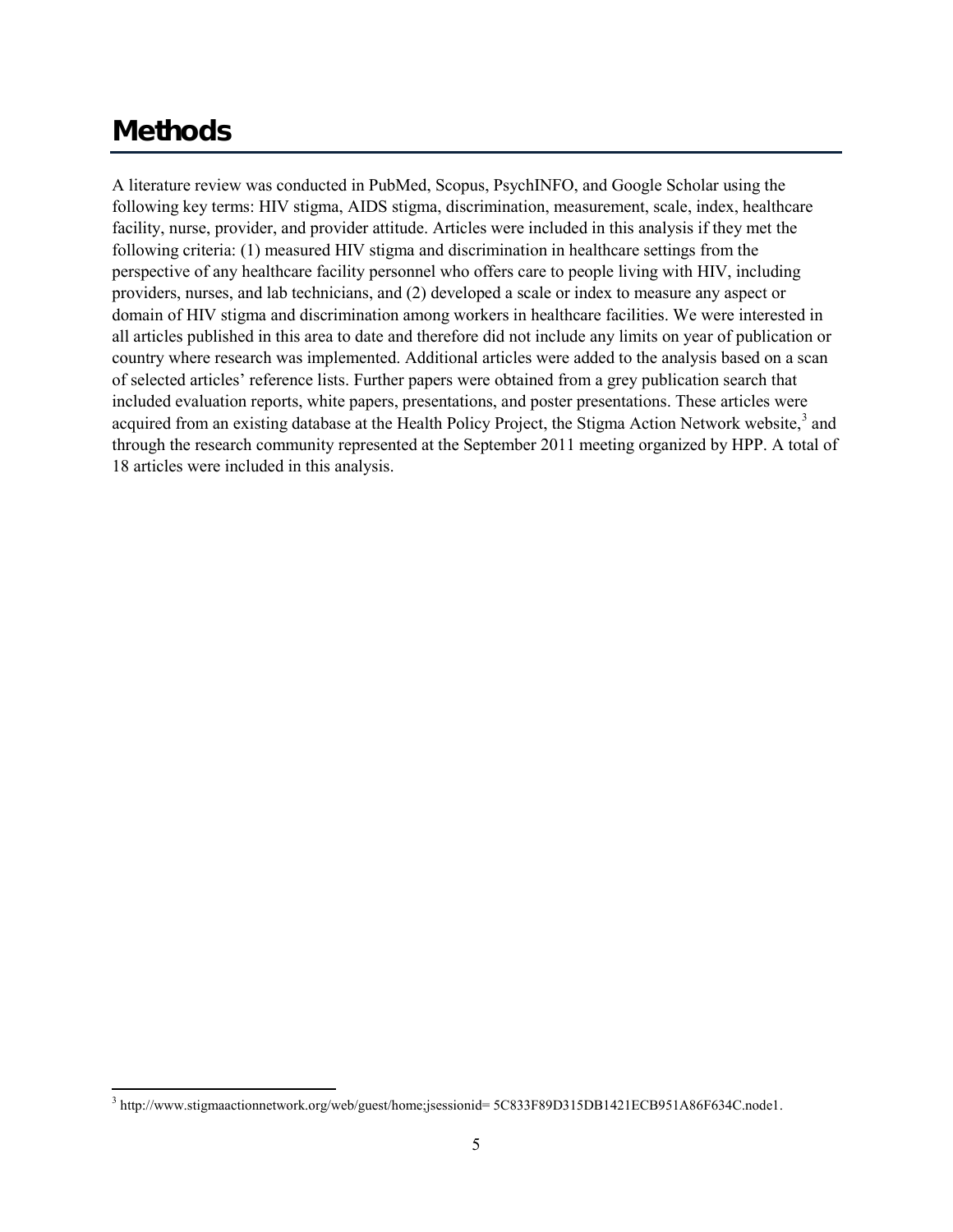# **Results**

# <span id="page-13-0"></span>**Measuring HIV Stigma and Discrimination in Health Settings: State of the Field**

Over the past several decades, various stakeholders have developed and tested scales to assess HIVrelated stigma and discrimination in healthcare facilities. The majority of scales focus on assessing stigmatizing attitudes and behaviors of healthcare providers toward HIV-positive clients. A few scales also assess providers' experiences of secondary stigma.

The first measurement of healthcare provider attitudes toward HIV-positive clients was conducted in the United States in the early 1990s. The AIDS Attitude Scale (AAS) was originally implemented among nurses and included 21 attitudinal items on a six-point Likert scale (Froman et al., 1992; Froman and Owen, 1997). The subsequent AIDS Attitude and Conservative Views Scale (Harrison et al., 1994) included 11 items on a five-point Likert scale. Both scales captured providers' willingness to give care to and empathize with people living with HIV. The AIDS Attitude and Conservative Views Scale included items of sympathy toward males who have sex with males and people who inject drugs, while the AAS measured negative attitudes like blame and HIV as a deserving consequence for immoral behaviors among these population groups. The AAS also includes a question related to the criminal prosecution of HIV-positive women who choose to have children. Unlike the AAS, the AIDS Attitude and Conservative Views Scale separates behavioral intentions from attitudes. Since these initial scales, considerable work has been done to advance the measurement of HIV-related stigma and discrimination among healthcare providers.

The more recent measurements capture broader domains of HIV stigma. For example, scales now include aspects of HIV transmission knowledge, fear of HIV transmission while caring for HIV-positive clients, and institutional responsibility to develop and implement policies to protect HIV-positive clients from discrimination. Results from our review are organized by the **four key areas most studies measured**. These areas include both drivers and manifestations of HIV-related stigma and discrimination. The first three correspond to the actionable S&D drivers, where most programmatic action to reduce stigma and discrimination in health facilities focuses, while the last measures manifestations:

- 1. Fear of HIV infection (includes knowledge of HIV transmission)
- 2. Attitudes/value-driven stigma (e.g., stereotypes and prejudices)
- 3. Institutional-level facilitators and barriers (e.g., policies to protect people living with HIV and to create a safe work environment)
- 4. Observed and anticipated stigma and discrimination, including secondary stigma

### <span id="page-13-1"></span>*Individual-level driver: Fear of HIV infection*

The studies reviewed captured three general domains of fear of HIV infection among healthcare providers:

- 1. Fear of HIV transmission through casual contact with an HIV-positive individual (Varas-Diaz and Neilands, 2009; Stein and Li, 2008; Oanh et al., 2008)
- 2. Fear of HIV transmission in work-related situations (USAID | Health Policy Initiative, Task Order 1, 2010; Nyblade et al., 2005; Oanh et al., 2008)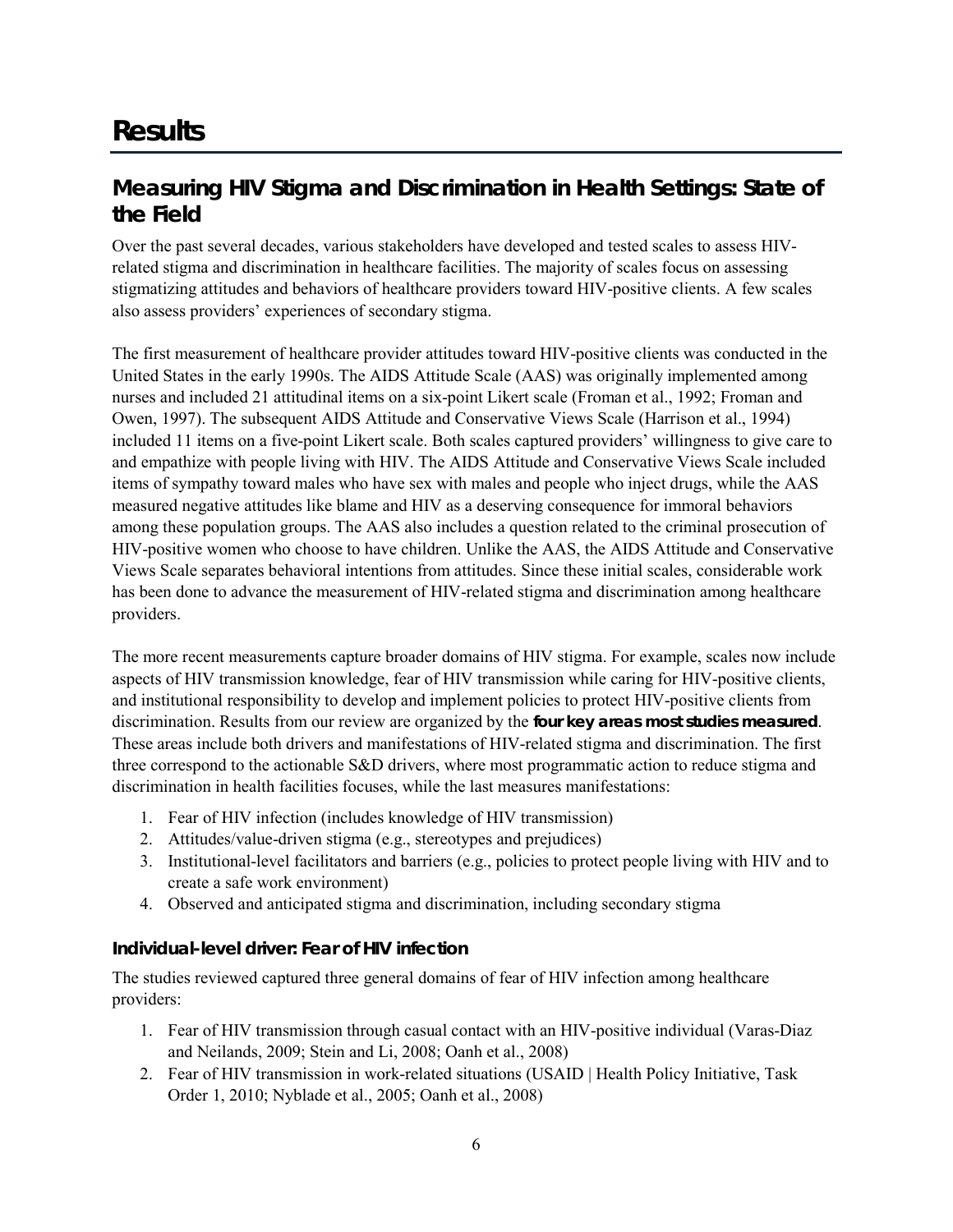3. Fear of HIV transmission while using healthcare facilities where people living with HIV are also clients or providers are HIV positive, as assessed among healthcare providers (Varas-Diaz and Neilands, 2009)

**Casual contact.** The studies measuring the irrational fears of HIV transmission through contact with HIV-positive individuals in everyday situations sought to measure healthcare providers' perspectives and fears beyond the healthcare setting. These items tended to capture the myths and misconceptions about HIV transmission that exist more broadly in society. This was done by asking respondents about hypothetical situations in which they would interact with people living with HIV, such as *sharing meals or utensils/glassware, buying food from a vendor who is HIV positive, or touching the sweat or saliva of someone living with HIV* (Nyblade et al., 2005; Stein and Li, 2008; Mahendra et al., 2007; Abell et al., 2007).

**Work-related situations.** Several reviewed studies developed items and scales that assessed feelings of fear when performing certain work-related activities—both non-invasive (so no risk of infection) and invasive procedures. Examples of items that capture non-invasive tasks are fear of HIV transmission when *taking the blood pressure of a person with HIV or AIDS* or *changing the clothes of a person with HIV or AIDS* (Oanh et al., 2008). Examples of invasive items include the fear of HIV transmission when *dressing the wound of a person with HIV or AIDS* (Nyblade et al., 2005) or *assisting in the delivery of an HIV-positive woman* (USAID | Health Policy Initiative, Task Order 1, 2010). In an internet-based study (USAID Health Policy Initiative, 2010), researchers framed fear-related questions a bit differently and asked providers if they "felt safe" performing particular functions as opposed to "had fear." Two studies assessed "perceived risk" of HIV transmission while conducting different work-related tasks (Lohiniva, 2011; Li et al., 2007). Healthcare providers were asked to rate the degree of risk they believed was associated with a range of statements including *accidentally pricking yourself with a needle used on a patient with AIDS* and *cleaning and dressing a wound for an HIV-positive patient*.

**Use of healthcare services.** Only one reviewed study asked healthcare providers about their comfort in (1) using healthcare services where HIV-positive people receive care or (2) obtaining services from HIVpositive providers (Varas-Diaz and Neilands, 2009). These items placed the healthcare provider in the position of a healthcare seeker and therefore uncovered feelings and notions of risk and behaviors that lead to HIV stigma. Item examples included *"I would feel comfortable being operated on by a surgeon with HIV/AIDS"* and *"I would use the services of a dentist that sees many people with HIV/AIDS*.*"*

### <span id="page-14-0"></span>*Individual-level driver: Attitudes and value-driven stigma*

The majority of the reviewed studies included measurements that assessed value-driven stigma among healthcare providers. The measurements capturing this construct included aspects of the following (Varas-Diaz and Neilands, 2009; Rutledge et al., 2011; USAID | Health Policy Initiative, Task Order 1, 2010; Stein and Li, 2008; Varga and Brooks, 2008; Ekstrand et al., 2011; Oanh et al., 2008; Nyblade et al., 2005):

- Blame and responsibility
- Shame
- Empathy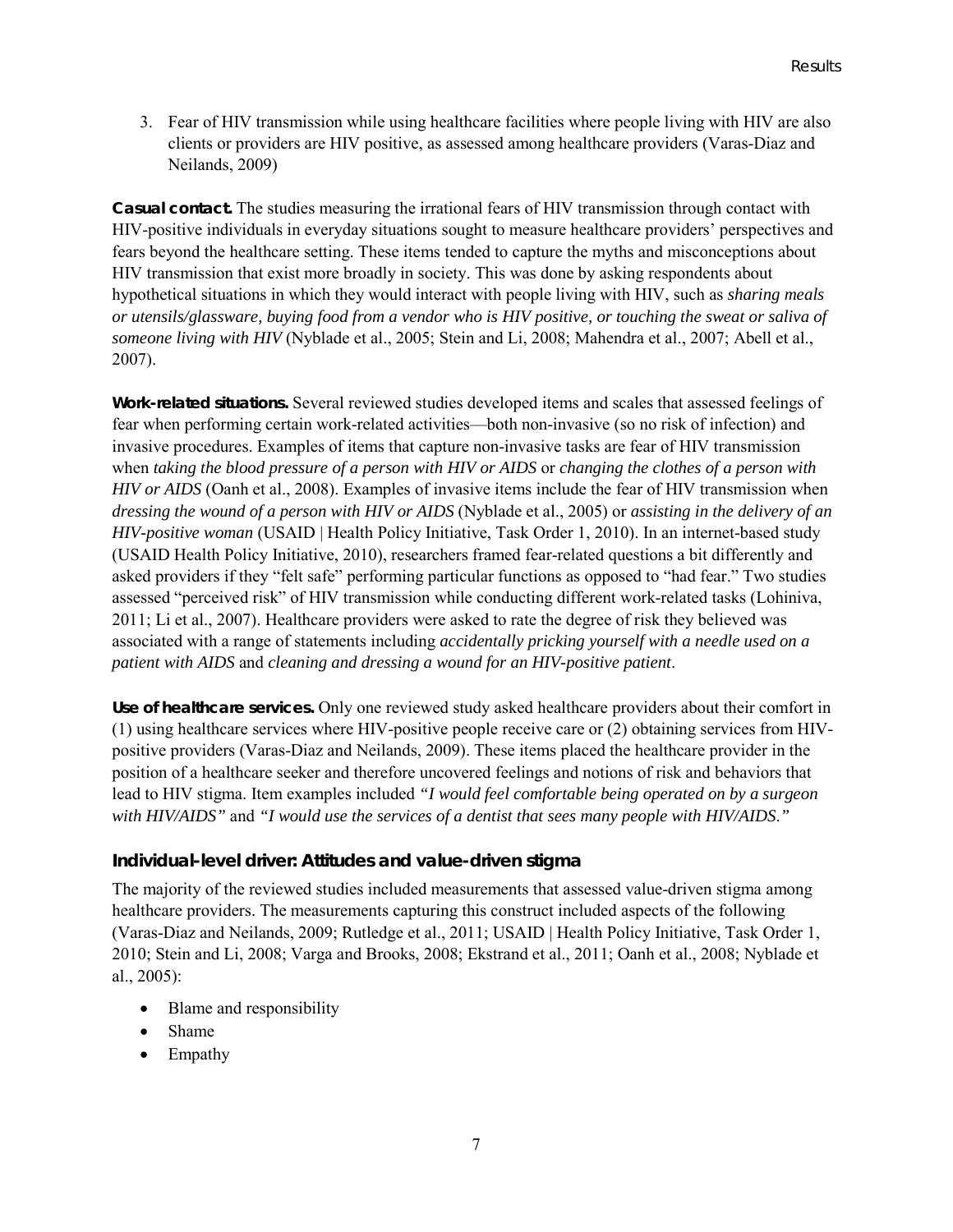While some studies measured blame and shame as separate constructs, others combined these two aspects for a higher-level construct such as general prejudicial attitude (Li et al., 2009).

**Blame and responsibility.** As with the initial scales developed by Froman and colleagues (1992) and Harrison and colleagues (1994), blame was captured through providers' opinions and stereotypes regarding perceived immoral or deviant behaviors that can lead to HIV acquisition, such as promiscuity, sex work, injecting drug use, and same sex relationships. Measures of blame also include judgments about the personal responsibility for acquiring HIV as a consequence of these behaviors. Item examples ranged from *"PLHA are responsible for having their illness"* (Abell et al., 2007) to *"infection with HIV is a direct result of people's promiscuity"* (Varas-Diaz and Neilands, 2009) to *"people who got HIV/AIDS through sex and drug use, got what they deserved"* (Stein and Li, 2008) to *"homosexuals are predominantly responsible for the HIV/AIDS epidemic"* (Varga and Brooks, 2008). In several of the reviewed studies, blame and responsibility were also directed at HIV-positive women or parents who choose to have children (Lohiniva, 2011; O'Hea et al., 2001).

**Shame.** Studies that included aspects of shame in their measurements assessed healthcare provider attitudes of how people living with HIV should feel, specifically feelings of shame if tested positive for HIV. These items are asked from both a general and personal viewpoint. An example of a general perspective item is *"People living with HIV should feel ashamed of themselves*," while two examples of personal perspective items are *"I would feel ashamed if I was infected with HIV"* and *"I would feel ashamed if someone in my family was infected with HIV"* (USAID Health Policy Project, 2010; Nyblade et al., 2005; Li et al., 2009; Stein and Li, 2008).

**Empathy.** While empathy toward people living with HIV was not found to be measured widely in the reviewed studies, several studies developed measurement constructs for emotions associated with people living with HIV (Varas-Diaz and Neilands, 2009; O'Hea et al., 2001). Researchers attempted to capture the empathy construct of sympathy or compassion toward HIV-positive people. Examples of these types of statements are people *"infected through drug use deserve sympathy"* (Stein and Li, 2008) and *"I feel sorry for people who have HIV/AIDS"* (Varga and Brooks, 2008).

## <span id="page-15-0"></span>*Institutional-level drivers*

Few items are currently available to adequately examine institutional-level drivers of HIV stigma and discrimination in healthcare facilities. The few studies that captured this domain generally asked providers whether policies to protect HIV-positive clients from discrimination existed at their healthcare facility and the extent to which these policies were enforced (Nyblade et al., 2005; Oahn et al., 2008; Lohiniva, 2011). One study inquired about 12 specific policies, guidelines, or protocols (USAID | Health Policy Initiative, Task Order 1, 2010).<sup>[4](#page-15-1)</sup> Providers in this study were then asked if they had received training on implementing the policies. Another study asked providers about the availability of (1) equipment and supplies like sterile needles, rubber gloves, and disposable containers; (2) HIV testing and treatment to healthcare providers; and (3) health insurance coverage if a provider was infected with HIV on the job (Li et al., 2009). The majority of studies demonstrated a clear lack of institutional support to healthcare facility staff in caring for people living with HIV; this was most evident in the lack of

<span id="page-15-1"></span> $\overline{a}$ <sup>4</sup> Policies included (1) national HIV policy, (2) HIV counseling and testing, (3) HIV testing procedure, (4) confidentiality, (5) informed consent, (6) post-exposure prophylaxis, (7) national clinical HIV guidelines, (8) treatment of opportunistic infections, (9) national clinical TB guidelines, (10) blood safety, (11) universal precautions, and (12) non-discrimination against people living with HIV.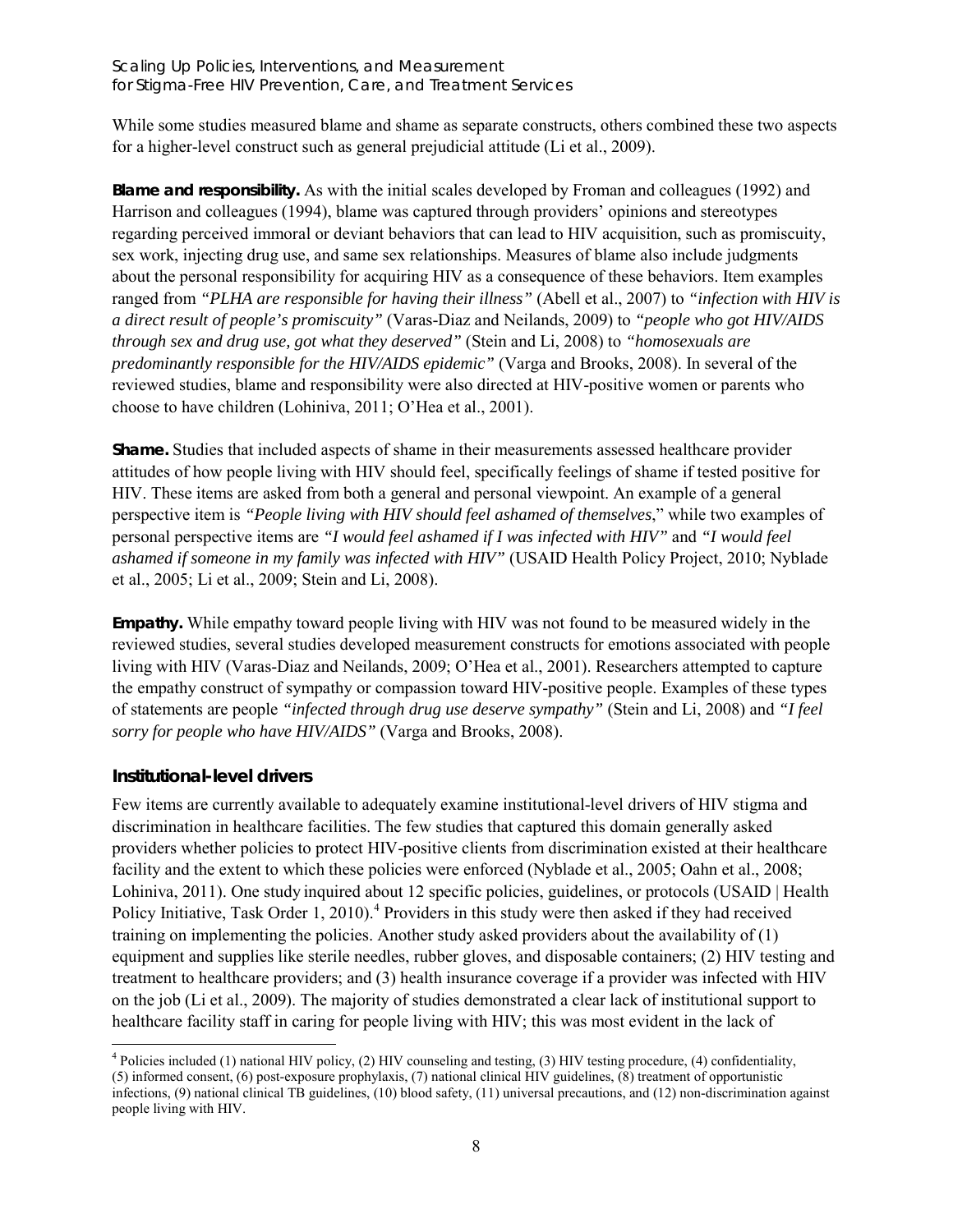institutional-level policies on universal precautions, informed consent, and clients' rights to care and the lack of supplies and materials.

### <span id="page-16-0"></span>*Stigma manifestations: Observed stigma and discrimination and anticipated and experienced secondary stigma*

Several studies used quantitative measures to assess observed stigma and discrimination in healthcare facilities and willingness to treat among healthcare providers. Items measuring observed discrimination asked providers if they had seen other nurses or staff behave in certain ways, such as making HIVpositive clients wait to receive care (Uys et al., 2009), testing a client for HIV without his/her consent (Nyblade et al., 2005), and referring an HIV-positive client to another facility or provider to avoid providing them with care (Oanh et al., 2008). These studies asked respondents what they had observed happening, as opposed to whether they themselves had carried out stigmatizing or discriminatory acts, because of expected social desirability bias—that healthcare providers would not answer truthfully about their own behavior. Studies that assessed providers' willingness to treat or provide care to HIV-positive clients asked a set of hypothetical statements. These measures included *working with HIV-positive clients in the same way as other clients* (Li et al., 2009), *conducting a physical exam on an HIV-positive client* (Stein and Li, 2008), and *keeping HIV-positive clients waiting for care in the lobby* (Rutledge et al., 2011).

A limited number of the reviewed studies measured healthcare providers' anticipated (felt) secondary stigma, as well as experienced secondary stigma. Items that have been developed to explore anticipated secondary or courtesy stigma have gauged providers' perspectives of how their sexual partners, family members, and society view their work with HIV-positive clients: *"I have felt that people are afraid of me because they think they can get HIV from me because I care for people living with HIV"* (USAID | Health Policy Initiative, Task Order 1, 2010)*.* Providers have also been asked about their personal experiences with stigma and discrimination as a result of their work with people living with HIV: *"I have lost friends because* I *told them that I provide care to people living with HIV*" (USAID | Health Policy Initiative, Task Order 1, 2010). Measurement of the potential effects of anticipated secondary stigma has also been captured: *"If [I] worked with HIV-positive patients, [I would] want to change jobs"* (Stein and Li, 2008). These measures attempted to capture the negative consequences or association providers anticipate and experience for their work with HIV-positive clients.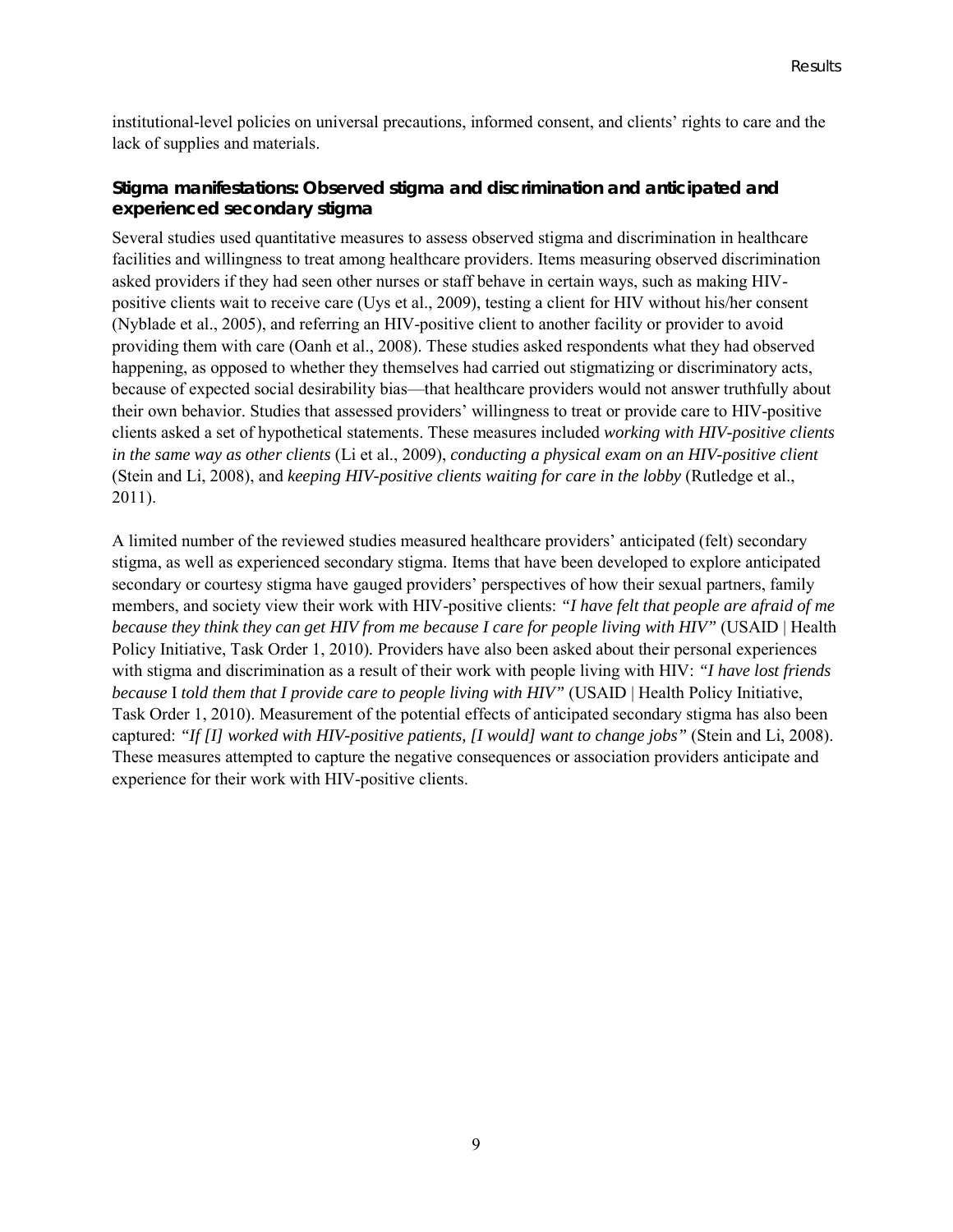# **A Framework for Action**

The integration of systematic measurement into programs working to reduce HIV stigma and discrimination in healthcare facilities is essential for shaping effective evidence-based programs, measuring progress, and evaluating success. In turn, S&D reduction contributes to the improvement of all HIV-related program outcomes and impacts. To help policymakers and programmers understand both the pathways through which stigma and discrimination contribute to larger outcomes and impacts, as well as the specific entry points for programmatic intervention and measurement, we developed a framework for addressing and measuring stigma and discrimination in healthcare facilities (see Figure 1 on the following page). The framework delineates key programmatic areas (drivers) for intervention and identifies the key points within the framework where measurement should occur.

The framework reflects the collective findings and outcomes of the September 2011 meeting held by HPP (Nyblade and Hunger, 2012), the knowledge gained from the review of existing measurement tools, and the analysis of successful interventions and best practices. It is based on and combines the clients' rights and healthcare staff needs framework (Huezo and Diaz, 1993) and "Reducing HIV Stigma and Discrimination: A Framework for Program Implementation and Measurement" developed by the Global Stigma Indicators Working Group (Stangl et al., 2010). Taking into consideration that staff in healthcare facilities can be both perpetrators and recipients of stigma and discrimination, this framework incorporates a focus on both clients and healthcare staff. It is based on clients' rights to confidentiality and privacy when seeking care and support, as well as the needs of healthcare staff for appropriate training, skills, and tools to provide the services clients have the right to. It also takes into account that staff in health facilities can be subject to stigma and discrimination, as providers of care for people living with HIV, or because they themselves are living with HIV. Lastly, while not depicted in Figure 1, the environment plays an important role in shaping staff behavior. Recognizing that providers are part of and influenced by the environment beyond the healthcare facility, the framework should be placed in the larger social context of changing socio-cultural facilitators. These facilitators include the economic and political environment, gender and sexual cultures prevalent in society, health beliefs, ethics, and religion. Though not represented in the framework, it is important to note that direct engagement between healthcare staff and people living with HIV occurs beyond the healthcare facility and that this engagement can influence providers' attitudes and behaviors toward people living with HIV.

To capture the importance of programmatic interventions at both the individual staff level and institutional or environmental level, the actionable drivers for reducing stigma and discrimination are divided into two sections. Measurement of the key drivers at both these levels is essential to supporting effective programming. The first section (top part of the box) focuses on key drivers to address at the individual level. Example interventions to address these drivers include (1) creating awareness and understanding of how S&D manifest in healthcare facilities and the impact; (2) deepening knowledge of HIV transmission and prevention to address unwarranted fears of transmission; and (3) addressing attitudes and social judgments about clients living with or affected by HIV.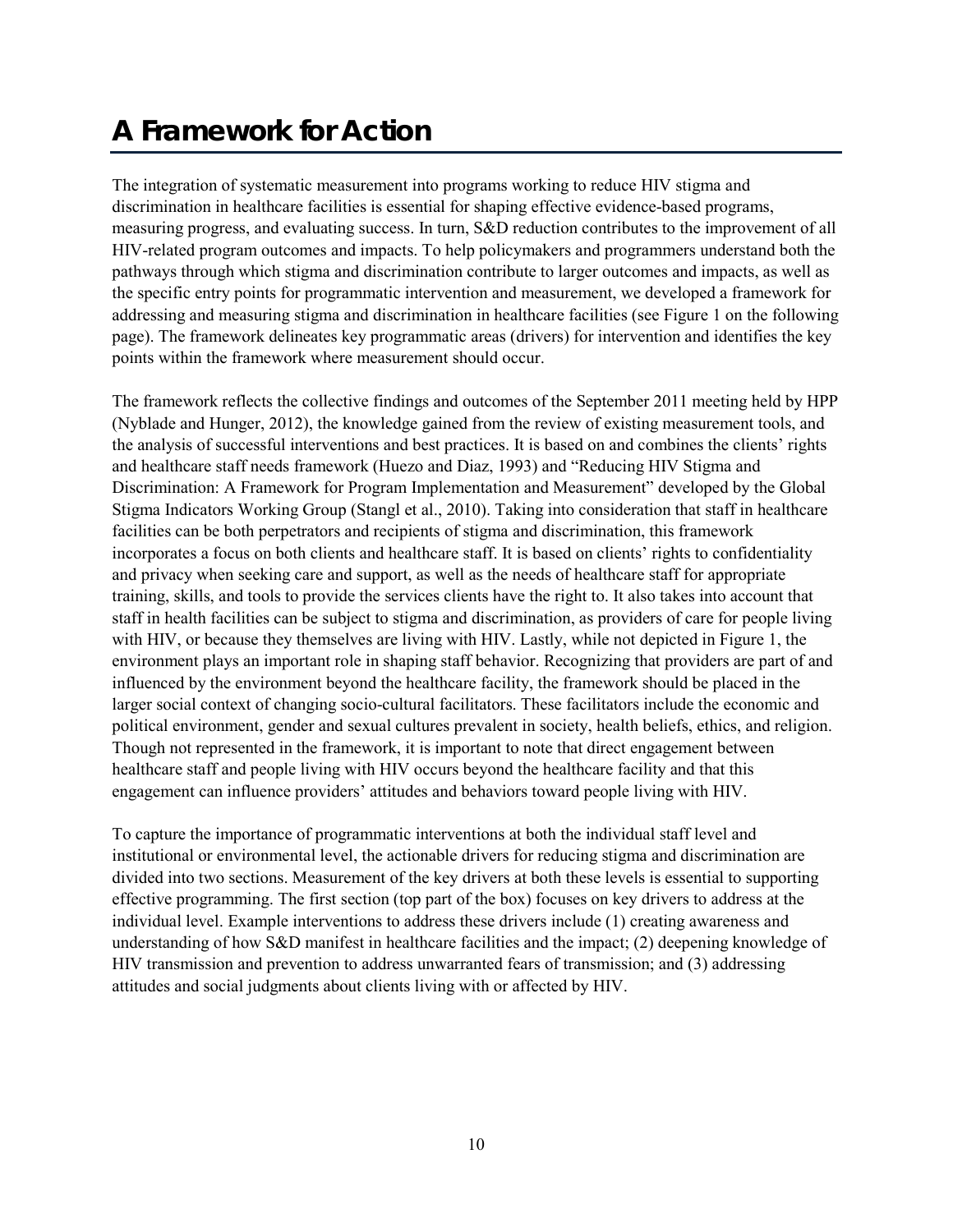

<sup>1</sup> While not depicted, as the focus of figure 1 is on provision of key entry points for immediate action and measurement on S&D in health facilities, it is important to note that the environment outside the health facility plays an important role in shaping staff behavior and facility environment. Therefore, the framework is embedded in the larger social context of changing socio-cultural barriers and facilitators. These include the economic and political environment, gender and sexual cultures prevalent in society, health beliefs, ethics, and religion.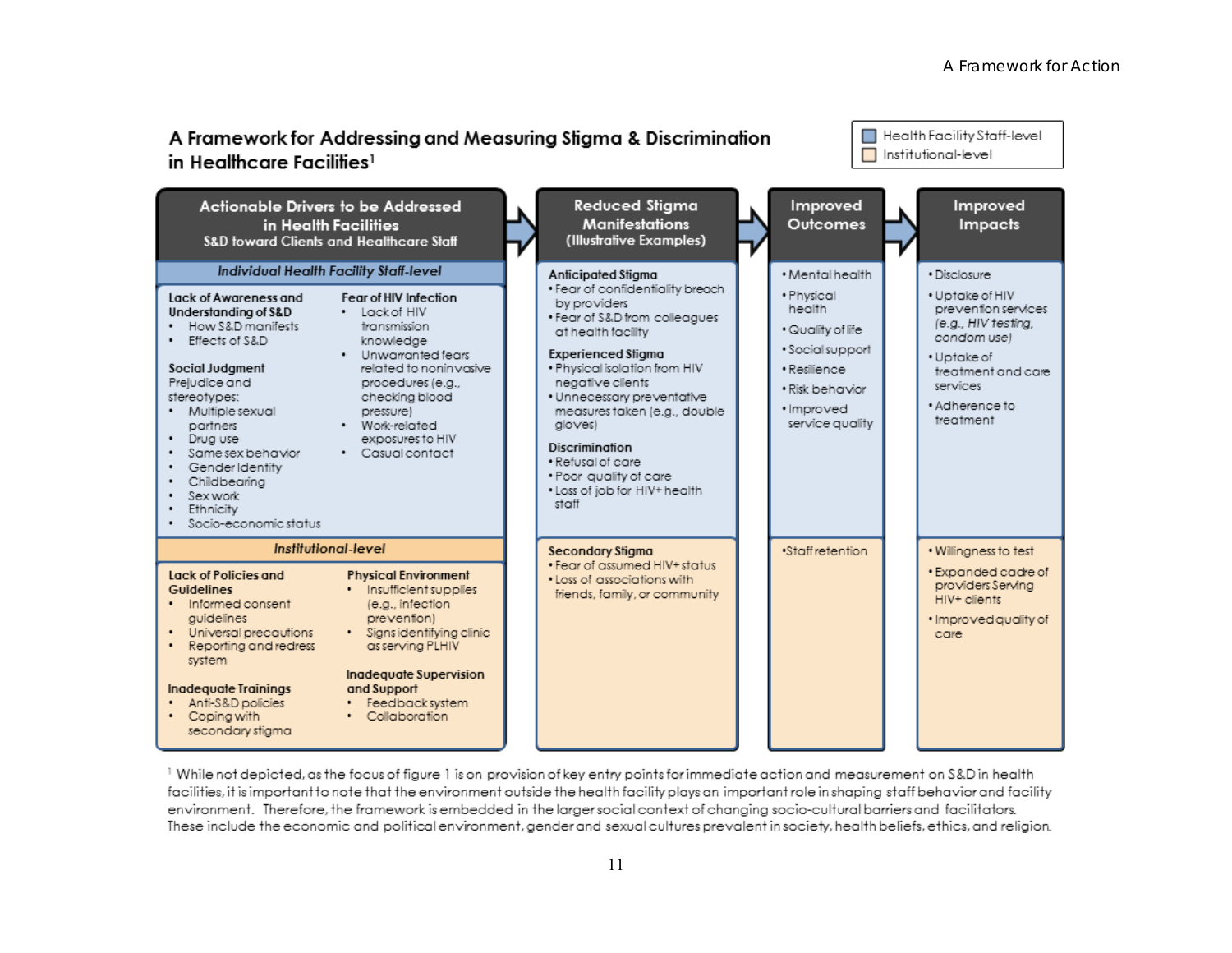The second section (bottom part of the box) delineates the key drivers to address at the institutional or environmental level. Addressing these drivers will not only help reduce stigma and discrimination but also provide the support that facility staff need to offer safe and welcoming services to HIV-positive clients. Interventions to address these drivers focus on policies and guidelines, training, supplies, and supervision and support. For example, policies and guidelines related to informed consent procedures and infection prevention not only need to be in place at healthcare facilities, but they also need to be implemented and all staff should be trained in them. Staff training should include standard reporting procedures for violations of policies, clinical guidelines, and coping mechanisms to deal with secondary stigma. Institutional support includes acknowledgment of secondary stigma and the recognition that providers may also need counseling and assistance to manage secondary stigma. To provide nonstigmatizing care and treatment, sufficient supplies (e.g., post-exposure prophylaxis and latex gloves) should be available to providers for correct implementation of universal precaution and the physical environment must be free of visible identification of HIV-positive clients (e.g., visible marking on charts, rooms labeled "HIV Clinic"). Finally, to improve the services they offer, healthcare providers need effective supervision and support to freely air concerns and ask questions about HIV care without judgment or fear of reprisal.

Manifestation of stigma is the second place in this framework where measurement occurs, providing the levels or "prevalence" of the different forms of stigma (including anticipated, experienced, and secondary stigma) and discrimination—whether related to HIV status or to being identified as a member of a key population or other stigmatized groups. When programmatically addressed and measured, the actionable drivers lead to reductions in the marking of individuals as "different," potentially "dangerous," and as socially "undesirable" or "deviant" due to assumed behaviors or characteristics associated with being HIV positive. The stigma of being HIV positive often intersects with or overlaps with other stigmas associated with HIV (e.g., being a drug user, migrant, sex worker, transgender, poor woman, male who has sex with men, or sexually active young person). Programs seeking to effectively reduce HIV-related stigma and discrimination will need to address not only HIV stigma but also these associated and intersecting stigmas.

Diminishing individual anticipation of stigma and discrimination can contribute to increases in HIV testing, treatment, and care, especially if individuals are less afraid of others knowing their HIV status. In the healthcare facility setting, this can include clients anticipating stigma and discrimination by staff or HIV-positive staff fearing stigma from their colleagues. Experienced stigma manifests in myriad ways, including gossiping and labeling, physical isolation from HIV-negative clients, sub-standard care, and breaches of confidentiality. Discrimination is separated out from experienced stigma to delineate stigmatizing acts that may be legally actionable in many countries (e.g., refusal of care or loss of employment for being HIV positive) versus other behaviors that are generally not legally actionable (e.g., gossiping or making people living with HIV wait longer for care). Reductions in discrimination and anticipated and enacted stigma can all lead to improved outcomes such as better mental and physical health and improved quality of life. These, in turn, contribute to such behaviors as disclosure and uptake of HIV prevention, care, and treatment services.

While this framework presents the key areas for programmatic intervention and the pathways through which stigma and discrimination influence key health outcomes, it also emphasizes where S&D measurement must occur. The first area is at the level of the actionable drivers and focuses on the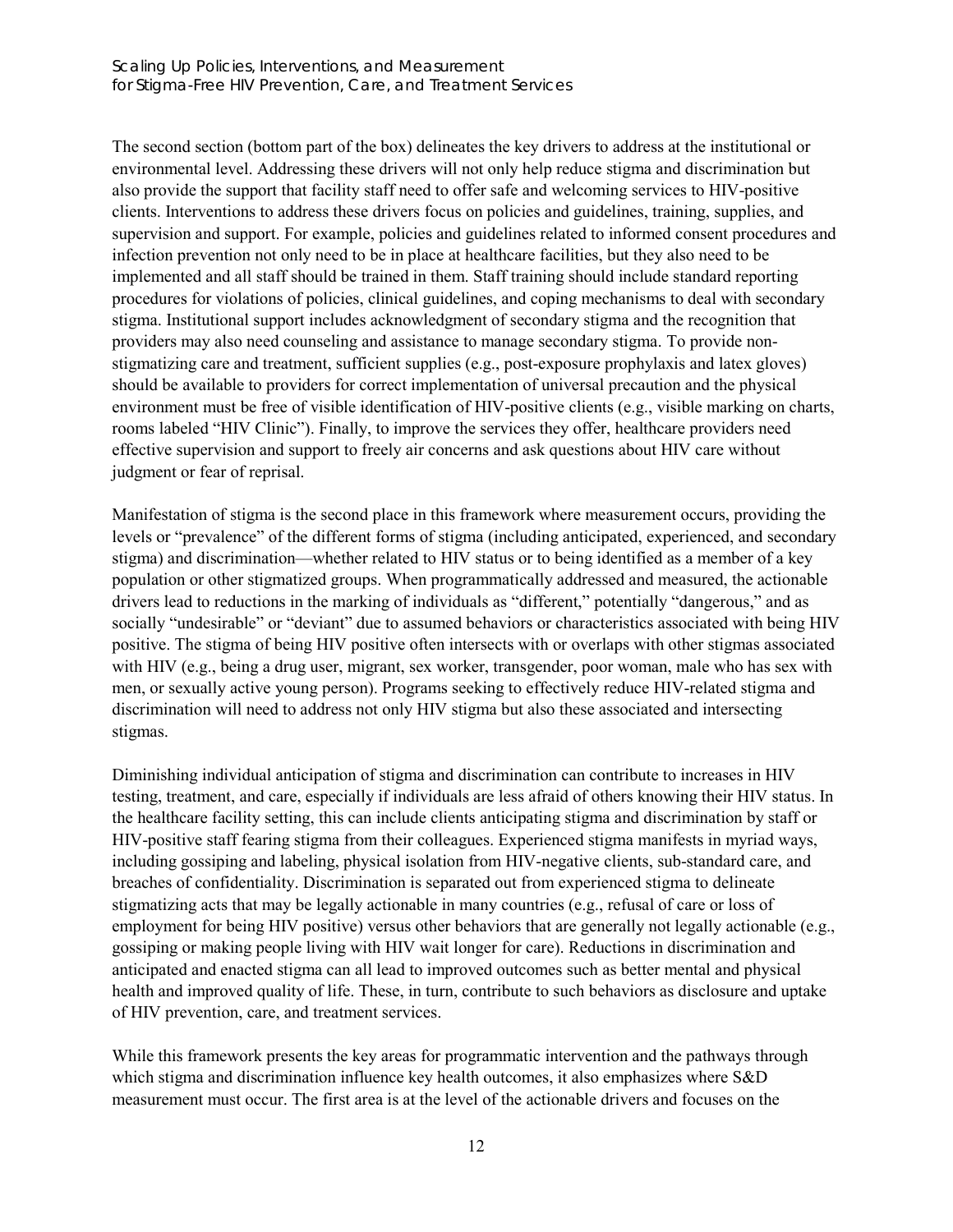programmatic elements of stigma reduction programming. The second area is at the level of the manifestations of stigma and offers a metric to gauge levels of the different forms of S&D as experienced by those being stigmatized. Taken together, key measures in these two parts are necessary for programs to monitor and evaluate their progress in reducing stigma and discrimination and build the evidence base for action.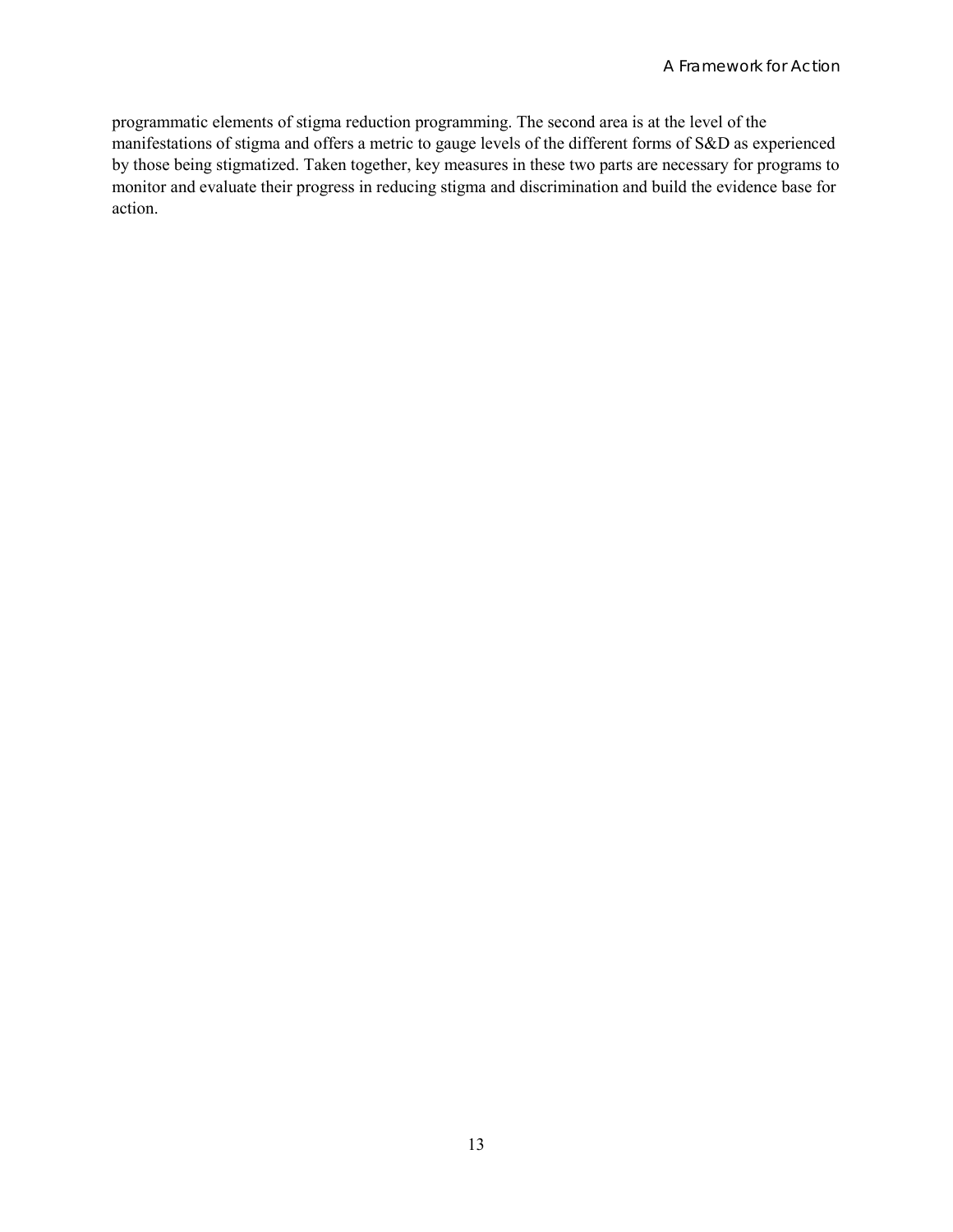# **Conclusion and Recommendations**

Deliberate, measurable strategies for reducing HIV-related stigma and discrimination toward people living with or affected by HIV in healthcare facilities are fundamental to improving access to life-saving and sustaining prevention and treatment services. Progress to date in developing and testing programmatic tools and strategies for the reduction of HIV-related stigma and discrimination, as well as advances in measurement, provide a strong foundation for closing the gap between recognition of the need to address S&D and scaled-up action to do so. While recognizing that the broader social and cultural contexts are critical in shaping health facility staff behaviors, facility policies, and the environment within the facility, our review seeks to prioritize the role of the health sector in operationalizing and measuring HIV-related stigma and discrimination reduction. In light of the evidence, we provide a practical framework for action that healthcare providers and healthcare facilities will see as immediately actionable and concrete.

To achieve healthcare facilities free of HIV-related stigma and discrimination, individuals and institutions need to bring together current learning on how to programmatically reduce S&D in facilities, whether toward people living with HIV or key affected populations, while undertaking systematic measurement to provide the necessary evidence for strategic and effective action. An important element in this effort will be to generate data to monitor and evaluate progress and thereby hold governments, health facilities, and their staff accountable for providing non-stigmatizing and non-discriminatory care.

The scale-up of programs to reduce HIV-related stigma and discrimination in healthcare facilities is essential to maximize investments in prevention, care, and treatment programs and requires the collective effort of multiple groups, including policymakers and national programs, health facilities and facility staff, medical training schools and medical associations, civil society, researchers, and donors. To achieve this, the following steps are recommended for each group:

### **Policymakers and national programs**

- Develop and implement national- and facility-level policies to support the provision of healthcare free of stigma and discrimination in collaboration with healthcare providers, people living with HIV, and key affected populations.
- Allocate funding.
- Set targets and measure progress by institutionalizing routine measurement of stigma and discrimination to support (1) monitoring, (2) continual program improvement and enforcement of policies, and (3) the collection of data to facilitate the costing of programs for inclusion in budgets.
- Highlight the importance of S&D reduction to all sectors.

### **Health facilities and facility staff**

• Develop and implement operational policies and practices at the healthcare facility level, as recommended in the framework, to ensure that the environment supports staff to provide nonstigmatizing and non-discriminatory care. This includes addressing both individual and facilitylevel actionable drivers of S&D.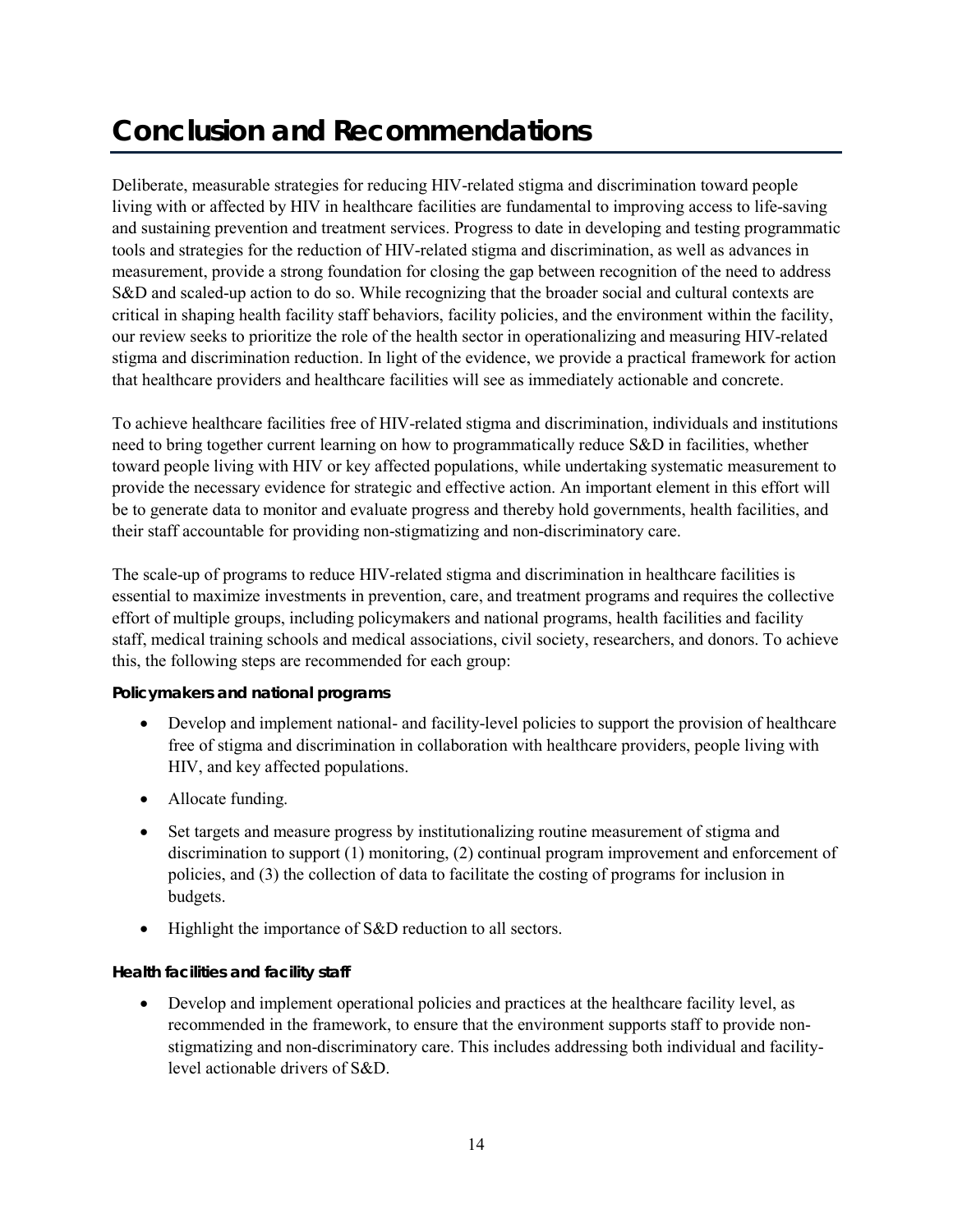- Set facility-level targets and monitoring through measurement: (1) the actionable drivers and manifestations of stigma and discrimination among facility staff ; (2) secondary stigma and discrimination that staff may experience because they care for people living with HIV; and (3) primary stigma that staff living with HIV may face within the facility.
- Ensure job protection for staff living with HIV.
- Build opportunities for feedback from and interactions with clients outside the provider-patient environment.

### **Medical training schools and medical associations**

- Develop and incorporate stigma and discrimination reduction into pre- and in-service training curriculum for all levels of healthcare providers.
- Accredit facilities based on compliance with policies and progress toward becoming a facility free of stigma and discrimination, and recognize and reward progress.
- Certify staff who complete S&D reduction training.

### **Civil society**

- Strengthen the capacity of civil society organizations and networks to understand HIV and intersecting stigmas and to access tools and approaches to reduce stigma and discrimination.
- Advocate for the institutionalization and scale-up of reduction of stigma and discrimination in health facilities.
- Monitor national- and facility-level commitments to stigma and discrimination reduction and hold governments and facilities accountable.
- Seek opportunities for partnership with health facilities to operationalize policies and programs on S&D reduction in facilities.

### **Researchers**

- Study HIV-related stigma and discrimination as a key structural factor affecting access to and use of prevention, including treatment as prevention.
- Design and carry out studies that examine stigma and discrimination reduction as a key strategy for combination prevention.
- Include measurement of stigma and discrimination in clinical studies that aim to improve access, uptake, and adherence to care and treatment to analyze the relationship of S&D to key outcomes.
- Conduct policy and systems research to examine whether policies aimed at reducing stigma and discrimination are being implemented and having their intended effect.
- Examine stigma and discrimination as a factor affecting human resources for health.
- Carry out costing and cost-effectiveness studies on S&D reduction programs.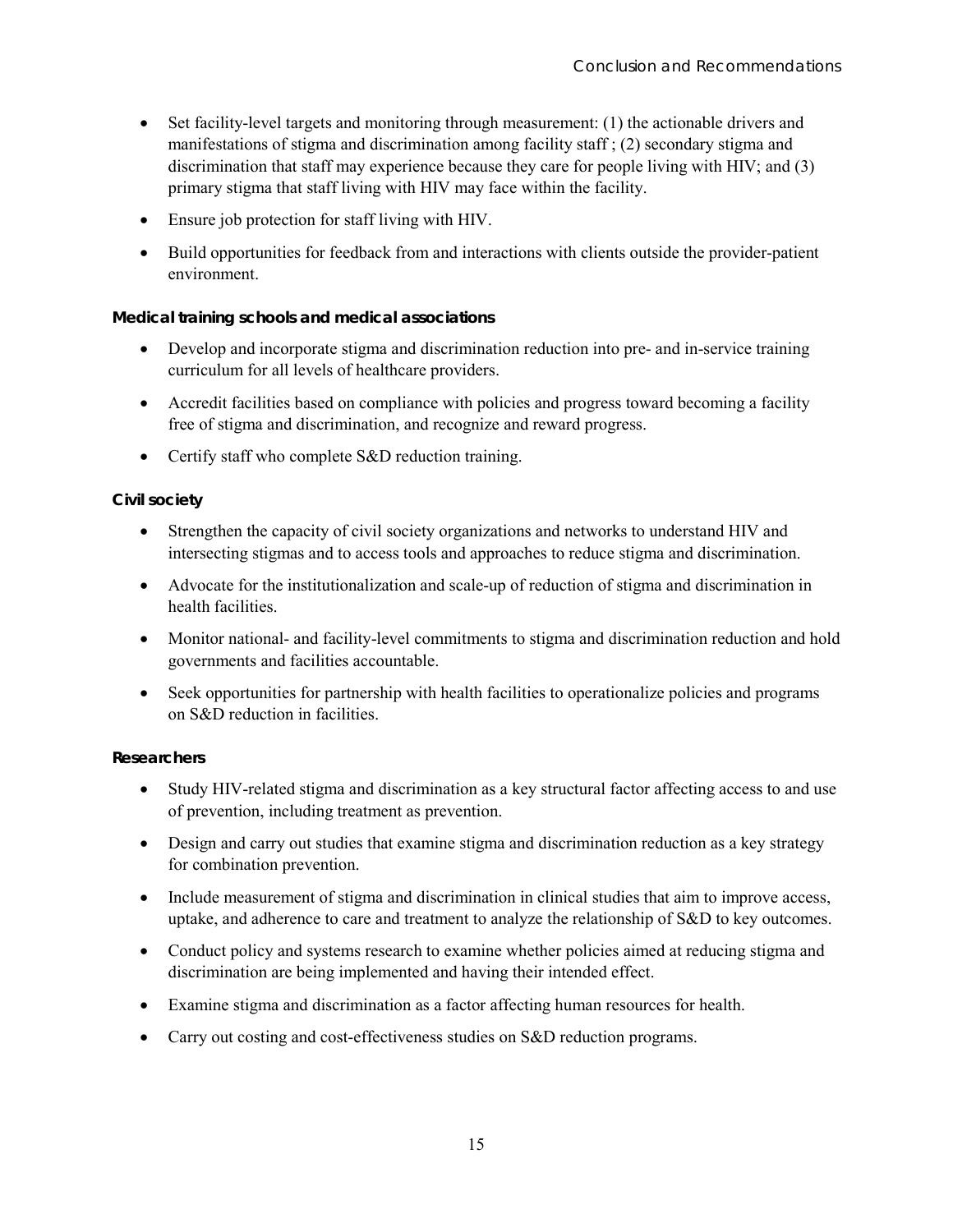Scaling Up Policies, Interventions, and Measurement for Stigma-Free HIV Prevention, Care, and Treatment Services

### **Donors**

- Fund institutionalization, integration, and scale-up of stigma and discrimination reduction in health systems:
	- Set and measure specific global targets for reduction of stigma and discrimination in health facilities and track achievement in meeting them.
	- Support capacity strengthening in national programs to operationalize scale-up of S&D reduction in the health system.
	- Review funding proposals through a stigma reduction lens and advocate for inclusion of S&D reduction programming where appropriate, yet missing.
	- Routinely include measures of stigma and discrimination as required evaluation indicators of grantee progress.
- Support development of standardized measures for HIV-related stigma and discrimination in healthcare facilities. To have global standardized measures, indicators will need to be agreed on and approved by the UNAIDS Monitoring and Evaluation Reference Group. These measures should (1) capture both the drivers and manifestations of stigma and discrimination; (2) measure both individual- and institutional-level drivers; and (3) assess secondary stigma experienced by providers.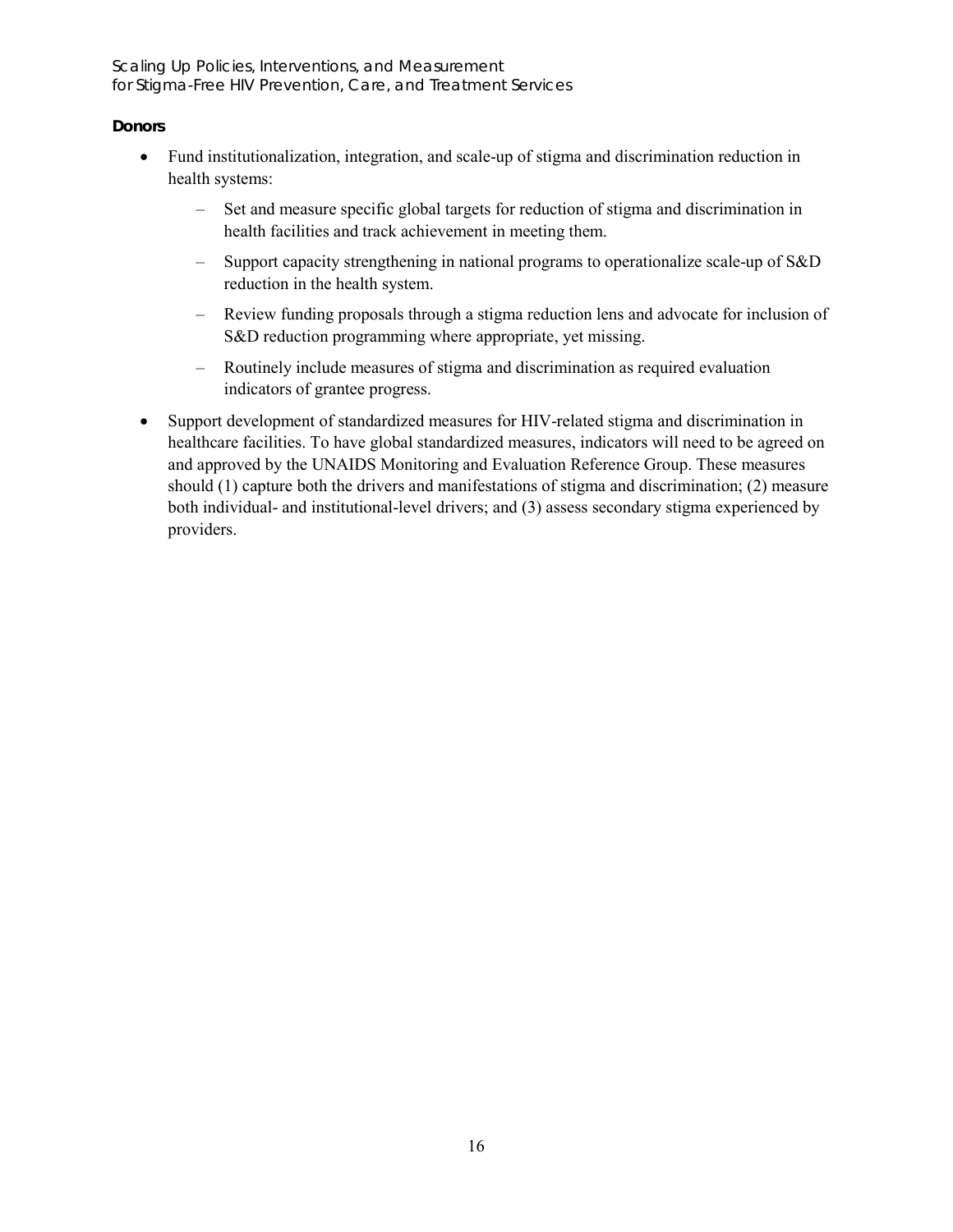# <span id="page-24-0"></span>**References**

Abell, N., S.E. Rutledge, T.J. McCann, and J. Padmore. 2007. "Examining HIV/AIDS Provider Stigma: Assessing Regional Concerns in the Islands of Eastern Caribbean." *AIDS Care* 19(2): 242–247.

Adebajo, S.B., A.O. Bamgbala, and M.A. Oyediran. 2003. "Attitudes of Health Care Providers to Persons Living with HIV/AIDS in Lagos State, Nigeria." *African Journal of Reproductive Health* 7(1):103–112.

Andrewin, A., and L.Y. Chien. 2008. "Stigmatization of Patients with HIV/AIDS among Doctors and Nurses in Belize." *AIDS Patient Care & STDs* 22(11): 897–906.

Brickley, D.B., D. Le Dung Hanh, L.T. Nguyet, J.S. Mandel, T. le Giange, and A.H. Sohn. 2008. "Community, Family, and Partner-Related Stigma Experienced by Pregnant and Postpartum Women with HIV in Ho Chi Minh City, Vietnam." *AIDS Behavior* 13(6): 1197–204.

Campbell, C., C.A. Foulis, S. Maimane, and Z. Sibiya. 2005. "The Impact of Social Environments on the Effectiveness of Youth HIV Prevention: A South African Case Study." *AIDS Care* 17(4): 471–478.

Carr, D., T. Eckhaus, L. Brady, and L. Nyblade. 2010. *Roadmap Toward an Expanded Response to HIV stigma and Discrimination. Working Paper.* Washington, DC: International Center for Research on Women.

Chirwa, M.L., M. Greeff, T.W. Kohi, J.R. Naidoo, L.N. Makoae, P.S. Dlamini, C. Kaszubski, Y.P. Cuca, L.R. Uys, and W.L. Holzemer. 2009. "HIV Stigma and Nurse Job Satisfaction in Five African Countries." *Journal of the Association of Nurses in AIDS Care* 20(1): 14–21.

Delobelle, P., J.L. Rawlinson, S. Ntuli, I. Malatsi, R. Decock, and A.M. Depoorter. 2009. "HIV/AIDS Knowledge, Attitudes, Practices and Perceptions of Rural Nurses in South Africa." *Journal of Advanced Nursing* 65(5): 1061–73.

Dieleman, M., G. Beimba, S. Mphuyka, K. Sichinga-Sichali, D. Sissolak, A. Dwaak, and G.J. Wilt. 2007. "'We Are Also Dying Like Any Other People, We Are Also People': Perceptions of the Impact of HIV/AIDS on Health Workers in Two Districts in Zambia." *Health Policy and Planning* 22: 139–148.

Ekstrand, M.L., S. Bharat, J. Ramakrishna, and E. Heylen. 2011. "Blame, Symbolic Stigma, and HIV Misconceptions are Associated with Support for Coercive Measures in Urban India." *AIDS Behavior* [E pub ahead of print].

Ezedinachi, E.N., M.W. Ross, M. Meremiku, E.J. Essien, C.B. Edem, E. Ekure, and O. Ita. 2002. "The Impact of an Intervention to Change Health Workers' HIV/AIDS Attitudes and Knowledge in Nigeria: A Controlled Trial." *Public Health* 116: 106–112.

Froman, R.D., S.V. Owen, and C. Daisy. 1992. "Development of a Measure of Attitudes toward Persons with AIDS." *Journal of Nursing Scholarship* 24(2): 149–152.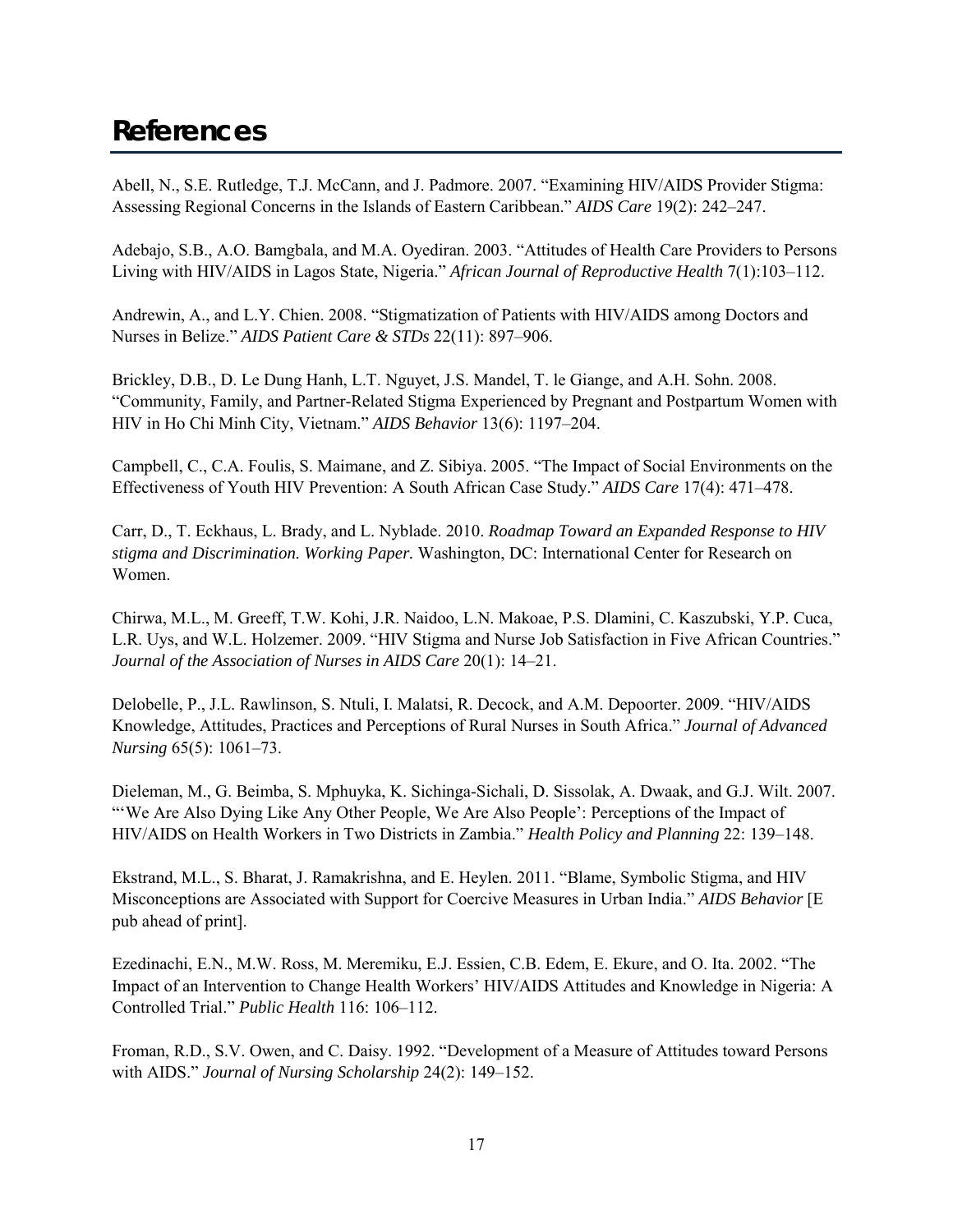Scaling Up Policies, Interventions, and Measurement for Stigma-Free HIV Prevention, Care, and Treatment Services

Froman, R.D., and S.V. Owen. 1997. "Further Validation of the AIDS Attitude Scale." *Research in Nursing and Health* 20: 161–167.

Hayter, M. 1998. "Burnout and AIDS Care-Related Factors in HIV Community Clinical Nurse Specialists in the North of England." *Journal of Advanced Nursing* 29(4): 984–993.

Health Policy Initiative, Task Order 1. 2007. *Stigmatization and Discrimination of HIV-Positive People by Providers of General Medical Services in Ukraine*. Washington, DC: Futures Group, USAID | Health Policy Initiative, Task Order 1.

Health Policy Initiative, Task Order 1. 2010. *Measuring the Degree of HIV-related Stigma and Discrimination in Health Facilities and Providers: Working Report*. Washington, DC: Futures Group, USAID | Health Policy Initiative, Task Order 1.

Holzemer, W.L., and L.R. Uys. 2004. "Managing AIDS Stigma." *Journal of Social Aspects of HIV/AIDS* 1(3): 165–74.

Holzemer, W.L., L. Uys, L. Makoae, A. Stewart, R. Phetlhu, P.S. Dlamini, M. Greeff, T.W. Kohi, M. Chirwa, Y. Cuca, and J. Naidoo. 2007. "A Conceptual Model of HIV/AIDS Stigma from Five African Countries." *Journal of Advanced Nursing* 58(6): 541–5.

Horberg, M.A., M.J. Silverberg, L.B. Hurley, W.J. Towner, D.B. Klein, S. Bersoff-Matcha, W.G. Weinberg, D. Antoniskis, M. Mogyoros, W.T. Dodge, R. Dobrinich, C.P. Quesenberry, and D.A. Kovach. 2008. "Effects of Depression and Selective Serotonin Reuptake Inhibitor Use on Adherence to Highly Active Antiretroviral Therapy and on Clinical Outcomes in HIV-infected Patients*.*" *Journal of Acquired Immune Deficiency Syndromes* 47(3): 384–90.

Huezo, C., and S. Diaz. 1993. "Quality of Care in Family Planning: Clients' Rights and Providers' Needs." *Advances in Contraception* 9(2): 129–139.

International Center for Research on Women (ICRW) and London School of Hygiene & Tropical Medicine. 2010. *Scaling Up the Response to HIV Stigma and Discrimination*. Washington, DC: ICRW.

Jain, A., K. Richter, R. Nuankaew, N. Mongkolvibolpol, and S. Singhapoom. Forthcoming. *Baseline Study for the Positive Partnership Program, Phase II.* Bangkok: Pact.

Kalichman, S.C., and L.C. Simbayi. 2003. "HIV Testing Attitudes, AIDS Stigma, and Voluntary HIV Counseling and Testing in a Black Township in Cape Town, South Africa." *Sexually Transmitted Infections* 79: 442–47.

Kamau, J., P. Odundo, and J. Korir. 2007*. Measuring the Degree of S&D in Kenya: An Index for HIV/AIDS Facilities and Providers*. Washington, DC: Futures Group, USAID | Health Policy Initiative, Task Order 1.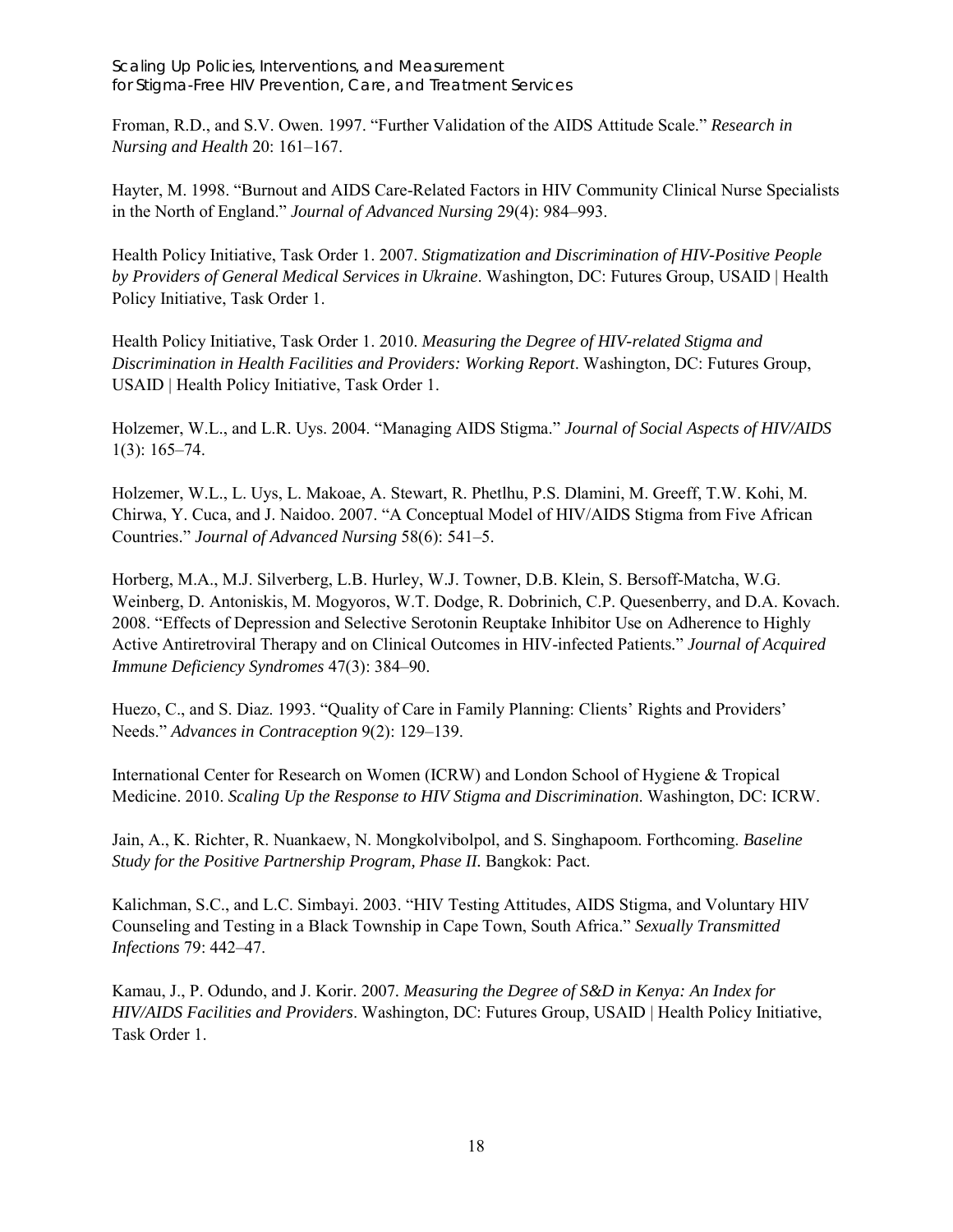Kinsler, J.J., M.D. Wong, J.N. Sayles, C. Davis, and W.E. Cunningham. 2007. "The Effect of Perceived Stigma from a Health Care Provider on Access to Care Among a Low-Income HIV Positive Population." *AIDS Patients Care & STDS* 21(8): 584–592.

Kruse, G.R., B.T.. Chapula, S. Ikeda, M. Nkhoma, N. Quiterio, D. Pankratz, K. Mataka, B.H. Chi, V. Bond, and S.E. Reid. 2009. "Burnout and Use of HIV Services Among Health Care Workers in Lusaka District, Zambia: A Cross-Sectional Study." *Human Resources for Health* 7(55).

Letamo, G. 2005. "The Discriminatory Attitudes of Health Workers Against People Living with HIV." *PLoS Medicine* 2(8): 715–716.

Li, L., Z. Wu, S. Wu, Y. Zhaoc, M. Jia, and Z. Yan. 2007. "HIV-Related Stigma in Health Care Settings: A Survey of Service Providers in China." *AIDS Patient Care & STDs* 21(10): 753–762.

Li, L., S.J. Lee, P. Thammawijaya, C. Jiraphongsa, and M.J. Rotheram-Borus. 2009. "Stigma, Social Support, and Depression Among People Living with HIV in Thailand." *AIDS Care* 21(8): 1007–1013.

Liu, H., X. Li, B. Stanton, X. Fang, R. Mao, X. Chen, and H. Yang. 2005. "Relation of Sexual Risks and Prevention Practices with Individuals' Stigmatising Beliefs Towards HIV Infected Individuals: An Exploratory Study." *Sexually Transmitted Infections* 81(6): 511–516.

Lohiniva, A.L. 2011. "Challenging Stigma and Discrimination Against PLHA in Egypt." Presentation made at the Measuring Stigma and Discrimination in Health Care Settings meeting in Washington, DC.

MAC AIDS Fund and International Center for Research on Women. 2008. *What will it take? Inspiring Global Action to End HIV Stigma and Discrimination*. Meeting Report. Washington, DC.

Mahendra, V.S., L. Gilborn, S. Bharat, R. Mudoi, I. Gupta, B. George, L. Samson, C. Daly, and J. Pulerwitz. 2007. "Understanding and Measuring AIDS-Related Stigma in Healthcare Settings: A Developing Country Perspective." *Journal of Social Aspects of HIV/AIDS* 4(2): 616–625.

Medley A., C. Garcia-Moreno, S. McGill, and S. Maman. 2004. "Rates, Barriers, and Outcomes of HIV Serostatus Disclosure Among Women in Developing Countries: Implications for Prevention of Motherto-Child Transmission Programmes." *Bulletin of the WHO* 82: 299–307.

Mills, E.J. 2006. "Briefing—From the Physical Self to the Social Body: Expressions and Effects of HIV-Related Stigma in South Africa." *Journal of Community & Applied Social Psychology* 16: 498–503.

Nguyen, T.A., P. Oosterhoff, Y.P. Ngoc, P. Write, and A. Hardon. 2008. "Barriers to Access Prevention of Mother-to-Child Transmission for HIV Positive Women in a Well-Resourced Setting in Vietnam." *AIDS Research and Therapy* 5(7).

Nyblade, L., and E. Hunger. 2012. Measuring HIV-related Stigma and Discrimination in Healthcare Settings: Deliberations of an Expert Panel. Washington, DC: Futures Group, Health Policy Project.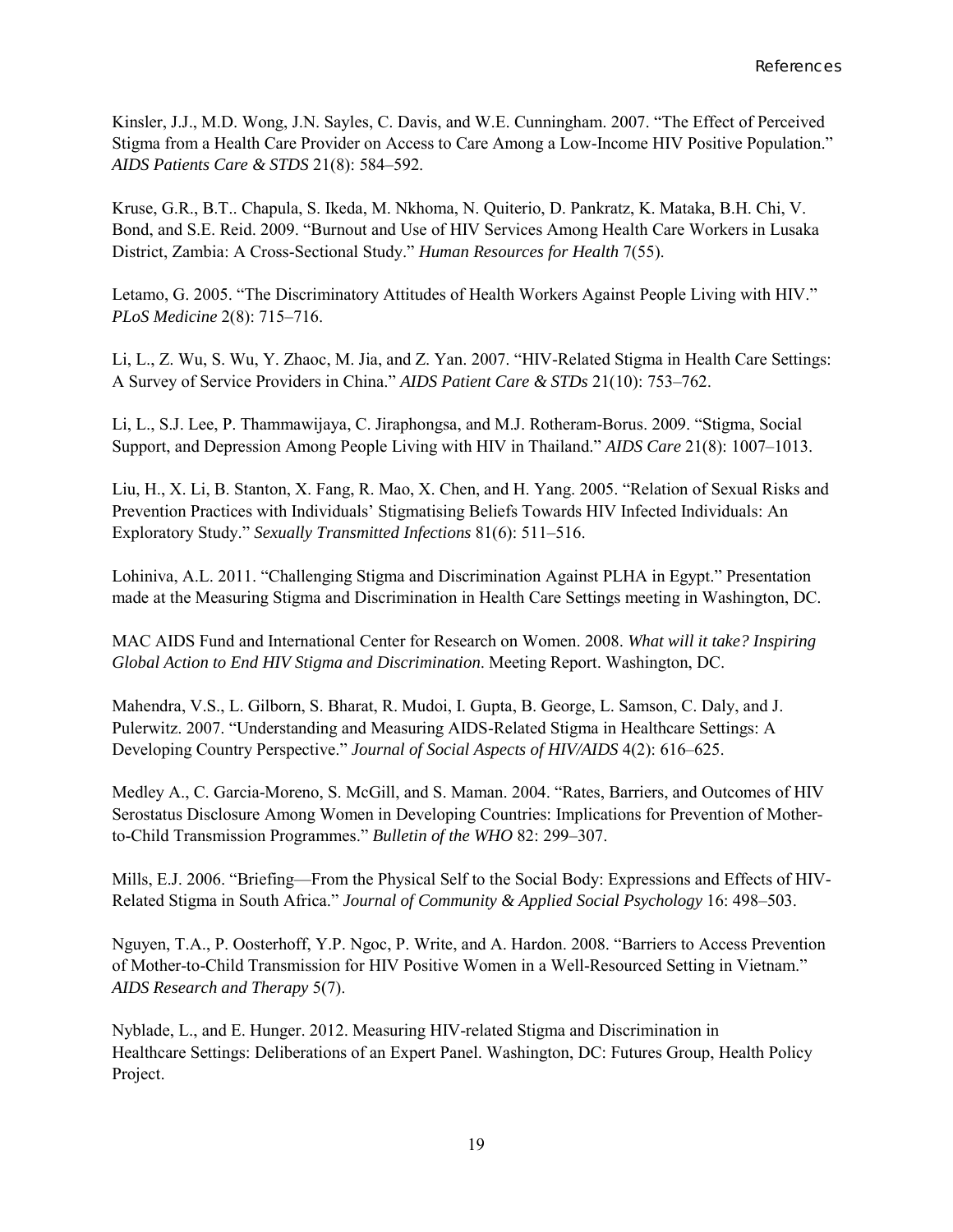Scaling Up Policies, Interventions, and Measurement for Stigma-Free HIV Prevention, Care, and Treatment Services

Nyblade, L., K. MacQuarrie, F. Phillip, G. Kwesigabo, J. Mbwambo, J. Ndega, C.H. Katende, E. Yuan, L. Brown, and A. Stangl. 2005. *Measuring HIV Stigma: Results of a Field Test in Tanzania*. Washington, DC: Synergy Project and ICRW.

Nyblade, L., K.T. Hong, N. Van Anh, J. Ogden, A. Jain, A. Stangl, Z. Douglas, N. Tao, and K. Ashburn. 2008. *Communities Confront HIV Stigma in Viet Nam: Participatory Interventions Reduce HIV Stigma in Two Provinces*. Washington, DC: ICRW; Hanoi: Institute for Social Development Studies.

Nyblade, L., A. Stangl, E.Weiss, and K. Ashburn. 2009. "Combating HIV Stigma in Healthcare Settings: What Works?" *Journal of the International AIDS Society* 12:15.

Oanh, K.T.H., K. Ashburn, J. Pulerwitz, J. Ogden, and L. Nyblade. 2008. *Improving Hospital-Based Quality of Care in Vietnam by Reducing HIV-Related Stigma and Discrimination.* Washington, DC: Population Council.

O'Hea, E.L., S.E. Systma, A. Copeland, and P.J. Brantley. 2001. "The Attitudes Toward Women with HIV/AIDS Scale (ATWAS): Development and Validation." *AIDS Education and Prevention* 13(2): 120– 130.

Pleck, J.H., L. O'Donnell, C. O'Donnell, and J. Snarey. 1988. "AIDS-Phobia, Contact with AIDS, and AIDS-Related Job Stress in Hospital Workers." *Journal of Homosexuality* 15(3–4): 41–54.

Pulerwitz, J., A.P. Michaelis, S.A. Lippman, M. Chinaglia, and J. Diaz. 2008. "HIV-related Stigma, Service Utilization, and Status Disclosure Among Truck Drivers Crossing the Southern Borders in Brazil." *AIDS Care* 20(7): 764–770.

Rao, D., B. Angel, C. Lam, and P. Corrigan. 2009. "Stigma in the Workplace: Employer Attitudes about People with HIV in Beijing, Hong Kong, and Chicago." *Social Science & Medicine* 67(10): 1541–1549.

Reis, C., M. Heisler, L.L. Amowitz, R.S. Moreland, J.O. Mafeni, C. Anyamele, and V. Iacopina. 2005. "Discriminatory Attitudes and Practices by Health Workers toward Patients with HIV/AIDS in Nigeria." *PLoS Medicine* 2(8).

Rutledge, S.E., J. Whyte, N. Abell, K.M. Brown, and N.I. Cesnales. 2011. "Measuring Stigma among Health Care and Social Service Providers: The HIV/AIDS Provider Stigma Inventory." *AIDS Patient CARE and STDs* 25(11): 673–682.

Smith, R.A., and D. Morrison. 2006. "The Impact of Stigma, Experience, and Group Referent on HIV Risk Assessments and HIV Testings Intentions in Namibia." *Social Science and Medicine* 63: 2649–60.

Sofolahan, Y., C. Airhihenbuwa, D. Makofane, and E. Mashaba. 2011. "'I Have Lost Sexual Interest…'— Challenges of Balancing Personal and Professional Lives Among Nurses Caring for People Living with HIV and AIDS in Limpopo, South Africa." *International Quarterly of Community Health Education* 31(2): 155–169.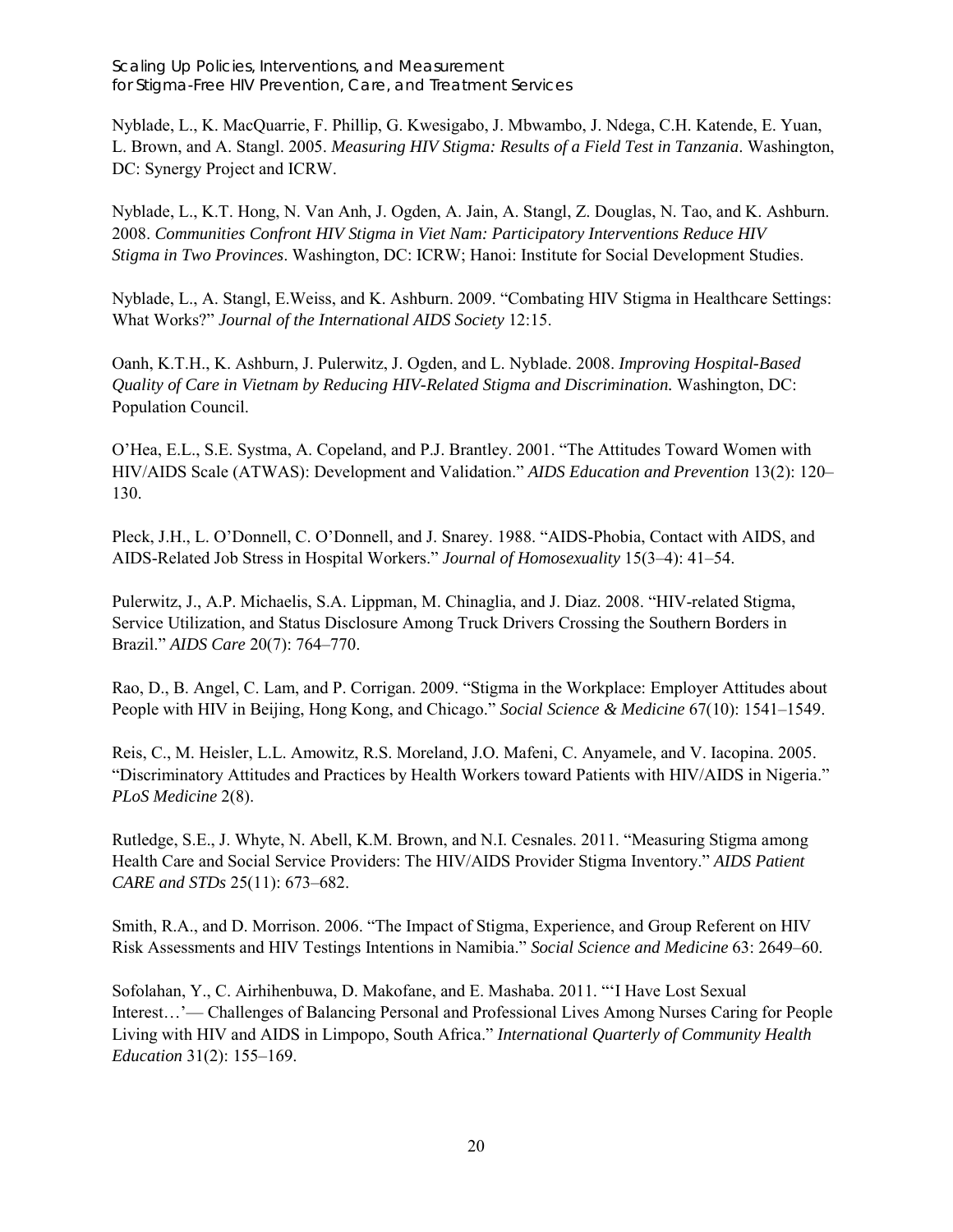Stangl, A., V. Go, C. Zelaya, L. Brady, L. Nyblade, L. Stackpool-Moore, J. Hows, L. Sprague, L. Nykanen-Rettaroli, and B. de Zalduondo. 2010. "Enabling the Scale-Up of Efforts to Reduce HIV Stigma and Discrimination: A New Framework to Inform Programme Implementation and Measurement." Poster presentation presented at the XVIII International AIDS Conference, Vienna, July 18–23, 2010.

Stein, J.A., and L. Li. 2008. "Measuring HIV-related Stigma among Chinese Service Providers: Confirmatory Factor Analysis of a Multidimensional Scale." *AIDS Behavior* 12: 789–795.

Thi, M.D., D.B. Brickley, D.T. Vinh, D.J. Colby, A.H. Sohn, N.Q. Trung, T. Giang le, and J.S. Mandel. 2008. "A Qualitative Study of Stigma and Discrimination against People Living with HIV in Ho Chi Minh City, Vietnam." *AIDS Behavior* 12(4 Suppl): S63–70.

Turan, J.M., S. Miller, E.A. Bukusi, J. Sande, and C.R. Cohen. 2008. "HIV/AIDS and maternity Care in Kenya: How Fears of Stigma and Discrimination Affect Uptake and Provision of Labor and Delivery Services." *AIDS Care* 20: 938–45.

United Nations Programme on HIV/AIDS (UNAIDS). 2000. *Caring for Carers, Manging Stress in Those Who Care for People with HIV and AIDS.* Geneva: UNAIDS.

UNAIDS, International Planned Parenthood Federation, Global Network of People Living with HIV/AIDS, John Hopkins School of Public Health, and International Center for Research on Women. 2009. "Technical Meeting to Consolidate HIV Stigma Measures and Measurement Tools." Meeting Summary, November 23–25, 2009, Washington, DC.

UNAIDS, International Planned Parenthood Federation, Global Network of People Living with HIV/AIDS, and International Community of Women Living with HIV/AIDS. 2011. *People Living with HIV Stigma Index: Asia Pacific Regional Analysis.* Geneva: UNAIDS.

Uys, L., M. Chirwa, T. Kohi, M. Greeff, J. Naidoo, L. Makoae, P. Dlamini, K. Durrheim, Y. Cuca, and W.L. Holzemer. 2009. "Evaluation of a Health Setting-Based Stigma Intervention in Five African Countries." *AIDS Patient Care STDs* 23(12): 1059–1066.

Varga, C., and H. Brookes. 2008. "Factors Influencing Teen Mothers' Enrollment and Participation in Prevention of Mother-to-Child HIV Transmission Services in Limpopo Province, South Africa." *Qualitative Health Research* 18(6): 786–802.

Varas-Diaz, N., and T.B. Neilands. 2009. "Development and Validation of a Culturally Appropriate HIV/AIDS Stigma Scale for Puerto Rican Health Professionals in Training." *AIDS Care* 21(10): 1259–70.

Wu, S., L. Li, Z. Wu, L.J. Liang, H. Cao, Z. Yan, and J. Li. 2008. "A Brief HIV Stigma Reduction Intervention for Service Providers in China." *AIDS Patient Care & STDS* 22(6): 513–520.